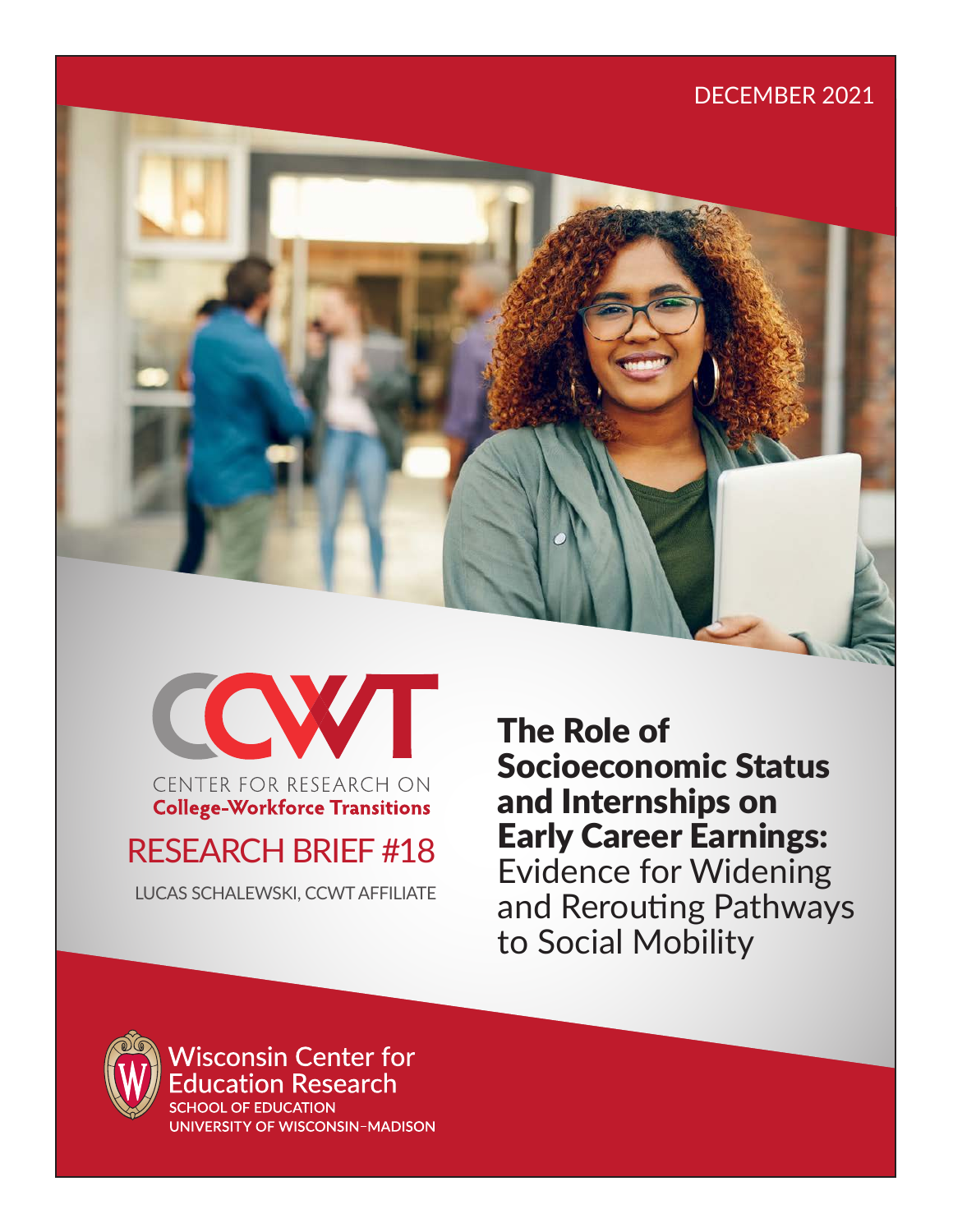## **Introduction**

Witteveen and Attewell (2017) reported in their study on bachelor's degree recipient earnings that universities do not erase class inequalities among graduates—they reflect them. The authors hypothesize that differences in family income affect students' abilities to access undergraduate experiences such as internships and the benefits they produce upon entering the labor market (Witteveen & Attewell, 2017). This is important because research on post-graduation outcomes suggests that internships improve post-graduation earnings and employment (Miller et al, 2018; Wolniak & Engberg, 2019). Sociological researchers elaborate on these findings and point to the social and cultural capital derived from socioeconomic status (SES) (Bourdieu, 1977) as gateways to internships and other undergraduate experiences, which generate additional capital (Armstrong & Hamilton, 2013; Stuber, 2011,2015; Hurst, 2015). Newly obtained social and cultural capital from internship experiences compounds the capital already derived from a students' high SES, all of which benefits students as they seek employment following graduation.

This research brief extends these ideas, focusing on how internships act as institutional mechanisms that reproduce inequalities among bachelor's degree recipients, yet may also serve as opportunities for potential pathways to advance social mobility. Jury et al. (2017) called for more research to understand better how university structures either reduce or contribute to existing social inequalities. Answering this call, the research brief first summarizes findings on internships, a university structure, pulled from a study that more broadly examined how student engagement and high-impact practices relate to post-graduation outcomes among students from different SES backgrounds (Schalewski, 2020). First, results suggest internships have a mediating role between a student's (SES) and early career earnings. Next, results show students from middle-SES backgrounds or those within quartiles two and three experience a significant effect from internship participation on early career earnings with non-significant findings for the lowest and highest quartiles. The brief concludes with implications for practice that aim to widen and reroute pathways to internships for lower-SES students to increase opportunities that lead to higher early career salaries and set trajectories for social mobility.

## **Literature**

Students continue to report that getting a good job is a leading reason for enrollment to college and their families reflect this belief (Eagan et al., 2017; Gallup, 2014). Obtaining an advanced degree further increases earning potential by facilitating access to higher-paid professions which is a key component to upward social mobility. An analysis of research on earnings gains due to post-secondary education found that each additional year of college provided a 5-9% increase in earnings, increasing over time (Pascarella et al., 2016). Inequalities in earnings after graduation exist between bachelor's degree graduates from different family incomes. Bachelor's degree holders from lower incomes made 91% more over their careers than high school graduates (Hershbein, 2016). However, higher-income students made 162% more compared to high school graduates (Hershbein, 2016). The gap between earnings from lower-income and higher-income graduates increases over a worker's career (Hershbein, 2016). After controlling for grade point average, academic major, and institution, Witteveen and Attewell (2017) found an approximate 15% income gap between graduates from lower-income families 10 years after graduation compared to middle and upper-class families within the same job sector. A SES perspective helps uncover why these earnings differences may exist as related to internship participation.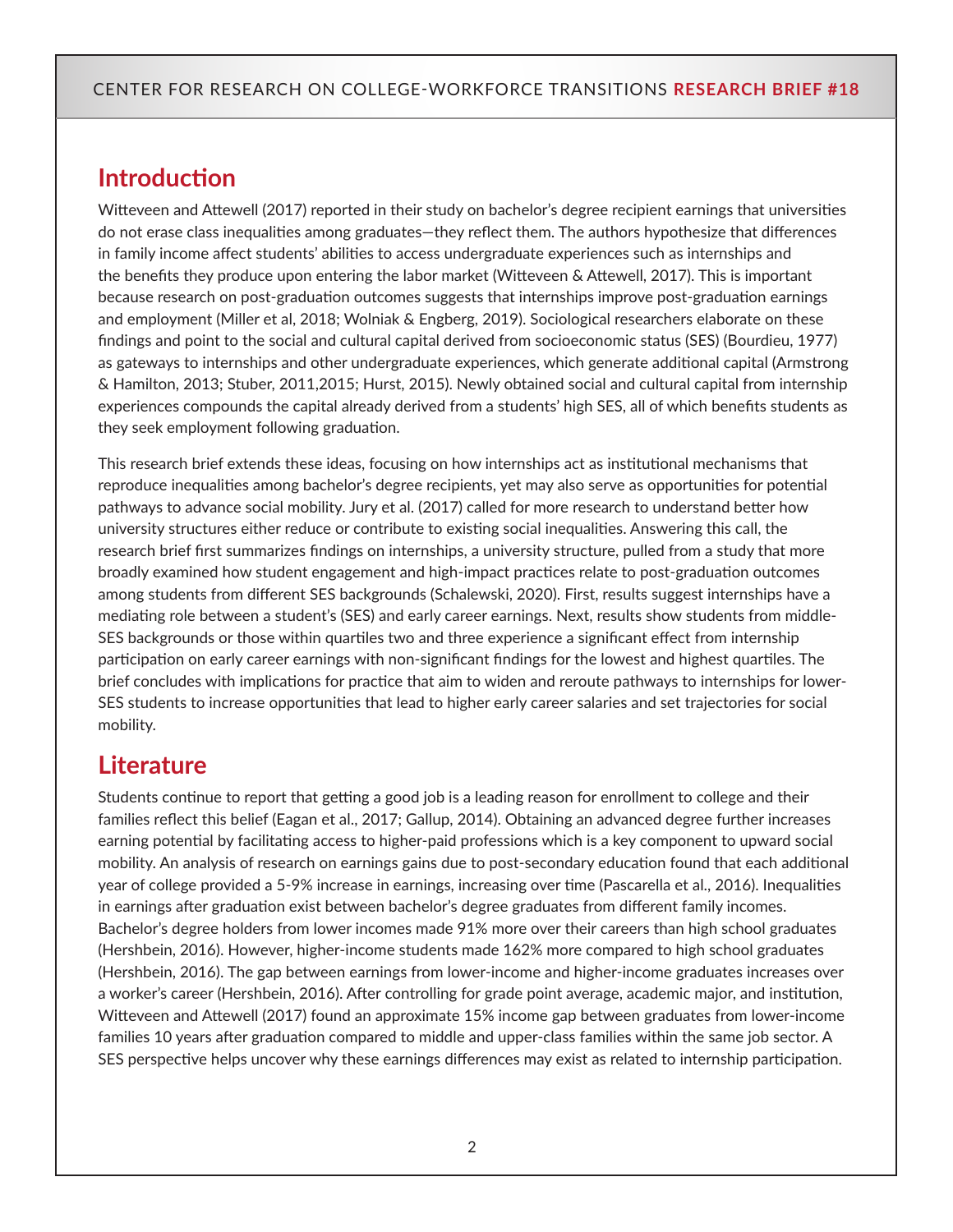## **Socioeconomic Status Impact on Career Earnings**

Student socioeconomic backgrounds influence student career exploration, choice, and transition into the labor market. Career decisions and expectations are often shaped by how students self-identify within a social class position (Metheny & McWhirter, 2013). A student's own class-rooted understanding informs what type of occupational employment is perceived to be available to them and how best to achieve those occupations (Hurst, 2015; Stuber, 2011). Those from higher SES backgrounds are already thinking about graduate degree study for professional positions (such as dentists and lawyers) when they arrive at college (Armstrong & Hamilton, 2013; Stuber, 2011). The differences in career expectations are formed from external indirect and direct messages, and perceptions and knowledge about career options and career choice (Olson, 2014, Parks-Yancy, 2012; Silver & Roksa, 2017; Tate et al., 2015).

Parents and families can "bridge" their students' career outcomes through their established resources and networks as students enter the job market or seek out continued education opportunities. Parental bridging describes the process whereby higher-SES parents provide their children with financial support that allows for geographical mobility within their job search, share strategies on career advancement, and utilize connections, all of which result in higher labor market outcomes for students (Stuber, 2011). Students' classbased understandings, supported by family and parent influence, help explain why students from lower-SES backgrounds are more likely to receive higher wages.

## **Socioeconomic Status Impact on Internship Participation**

Research continues to show students from lower-SES backgrounds are less likely to participate in internship experiences. Hora et al.'s (2019) study articulates how multiple barriers such as time conflicts, financial, sociocultural, and institutional factors interconnect and create challenges throughout the search and process to secure an internship. Unpaid internships are in particular a barrier to lower income students who often require the time for paid work to meet living and school expenses and lack transportation availability to internships (Hora et al., 2019; Perna, 2010).

Additional evidence detailing barriers to internship participation are lacking but drawing from literature that speaks to access to student engagement and high-impact practices (HIPs) more broadly illustrates the relationship between SES and internship participation. Lower-SES students are more likely to attend public and community colleges while higher SES quartile students attend more selective four-year and private institutions, including elite and highly selective institutions that have additional resources dedicated towards undergraduate experiential experiences (Carnevale & Rose, 2004; Golden, 2007; Paulsen & St. John, 2002). An additional explanation for the engagement gap is that higher-SES students have positive dispositions toward engagement experiences based on prior knowledge about their benefits, leading to increased participation (Engle & O'Brien, 2007). Lange and Stewart (2019) clarify that these more positive attitudes towards engagement experiences are due to the ways HIPs, including internship experiences, are often designed for students from privileged backgrounds. Lower-SES students have less time available to spend on student engagement activities overall (Kezar et al., 2014) due to increased needs to work more during college (Hora et al., 2019; Soria et al., 2013; Rubin & Wright, 2017).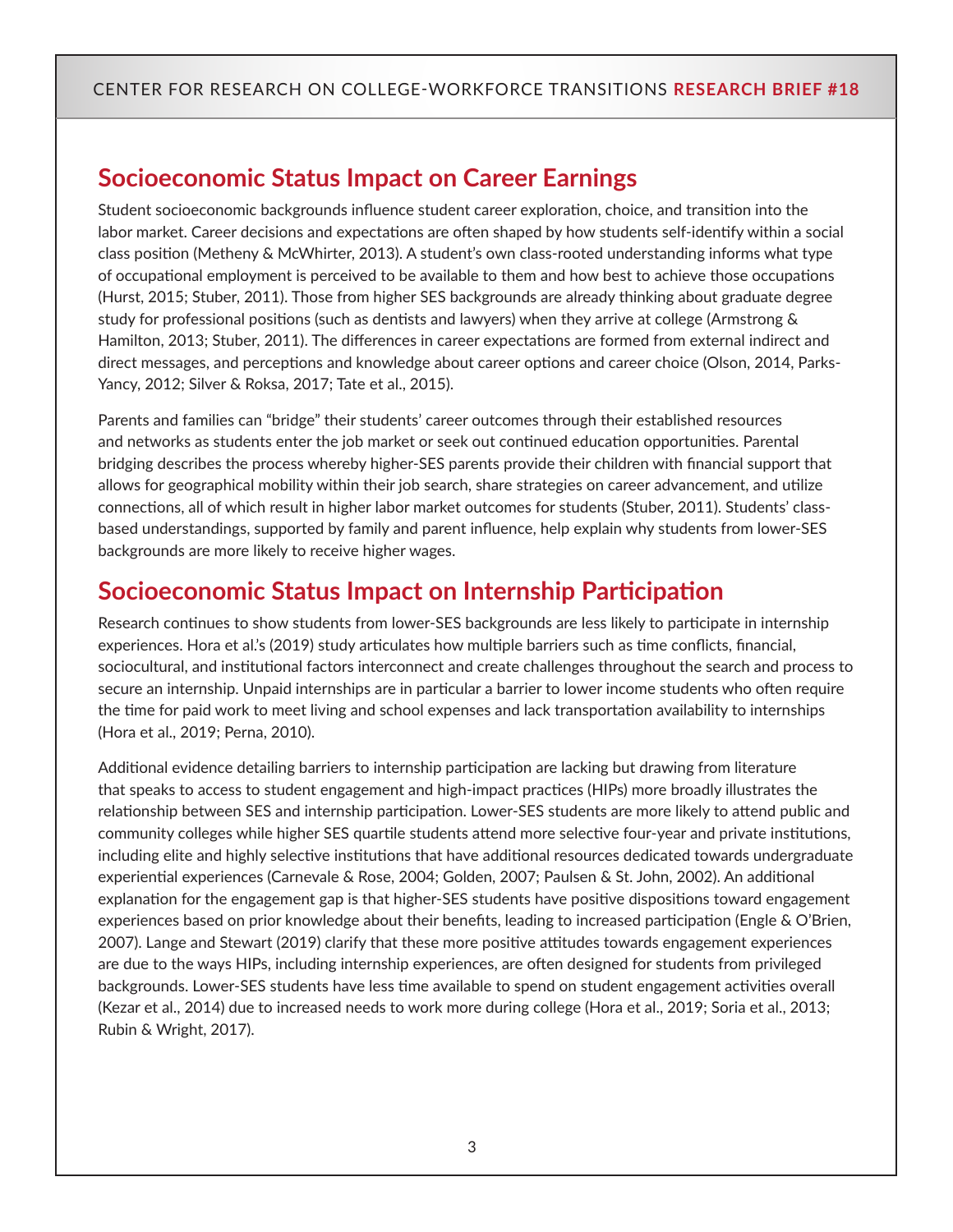Parents not only provide connections when graduates transition out of college but also help their children identify institutions with the right resources to support engagement experiences that will benefit them in the job market (Hamilton et al., 2018). Shared parent insider knowledge of college experience advantages students when they seek employment (Hamilton et al., 2018). Higher-SES parents encourage their child's involvement in critical extracurricular activities and social engagement experiences (Hamilton et al., 2018). If colleges do not have adequate opportunities available, such as internships, higher SES parents work within their career and social networks to develop these experiences for their children (Hamilton et al., 2018; Stuber, 2011). For students who access internship experiences, the resulting outcome is increased opportunities within the job market.

## **Internship Participation's Impact on Early Career Earnings**

Internship experiences have a positive association with having an eased transition and successful placement into the workforce. Research has shown participation in an internship supports having a job at graduation time, lower risk of unemployment, increased interview offers, progress through the interview process, shorter time in the initial job search, job offers available, securing a career-oriented job, and job satisfaction (Baert et al., 2021, Callanan & Bensing, 2014; Gault et al., 2010; Martin & Frenette, 2017; Miller et al., 2018, Nunley et al, 2016; Rigsby et al., 2013; Silva et al. 2016; Taylor, 1988). These favorable transitions into the workforce provide opportunity where students may earn more compared to those who discover difficulty in searching for and securing a job following the successful completion of a bachelor's degree. Additional research has reported positive effects on career earnings due to participation in an internship among United States (Wolniak & Engberg, 2019), Swiss (Bolli et al., 2021), and German (Margaryan et al. 2020) college students. Two studies with Germany universities (Klein & Weiss, 2011; Weiss et al., 2014) and one study among Spanish students (Meglio et al., 2021) found no significant effect of internships on early career earnings.

## **Socioeconomic Status Conditional Effects of Internships**

Conditional effects of internships on career related outcomes have been examined by college major or labor market orientation, specialized fields, gender, high school performance, and field-related labor market experiences (Bittmann & Zorn, 2020; Margaryan et al., 2020; Sagen et al., 2020, Wolniak & Engberg, 2019), but there was no identified study which addressed the potential way SES may moderate this effect. One study by Klein and Weiss (2011) utilized propensity score matching to evaluate how differing effects of mandatory internships within Germany higher education on the transition from higher education and career outcomes of search time, employment history, and hourly wages with non-significant findings. The authors did examine how this impact differs between parents with and without an academic degree, one component of SES, and further indicated non-significant results (Klein & Weiss, 2011). Margaryan et al. (2020) also conducted a study on German universities among students who experienced an internship experience in firms and did not find significant conditional effects between parent education background.

One highly cited study describes the ways internships and HIPs overall are beneficial for all students and may specifically benefit students from lower-income backgrounds and other underserved populations (Finley & McNair, 2013). First-generation students self-report higher levels of deep learning, general education, practical competence, and personal and social development when participating in one or more HIPs (Finley & McNair, 2013). Kuh (2008) uses the term "compensatory effect" to describe findings that indicate HIPs participation particularly benefits underserved student populations.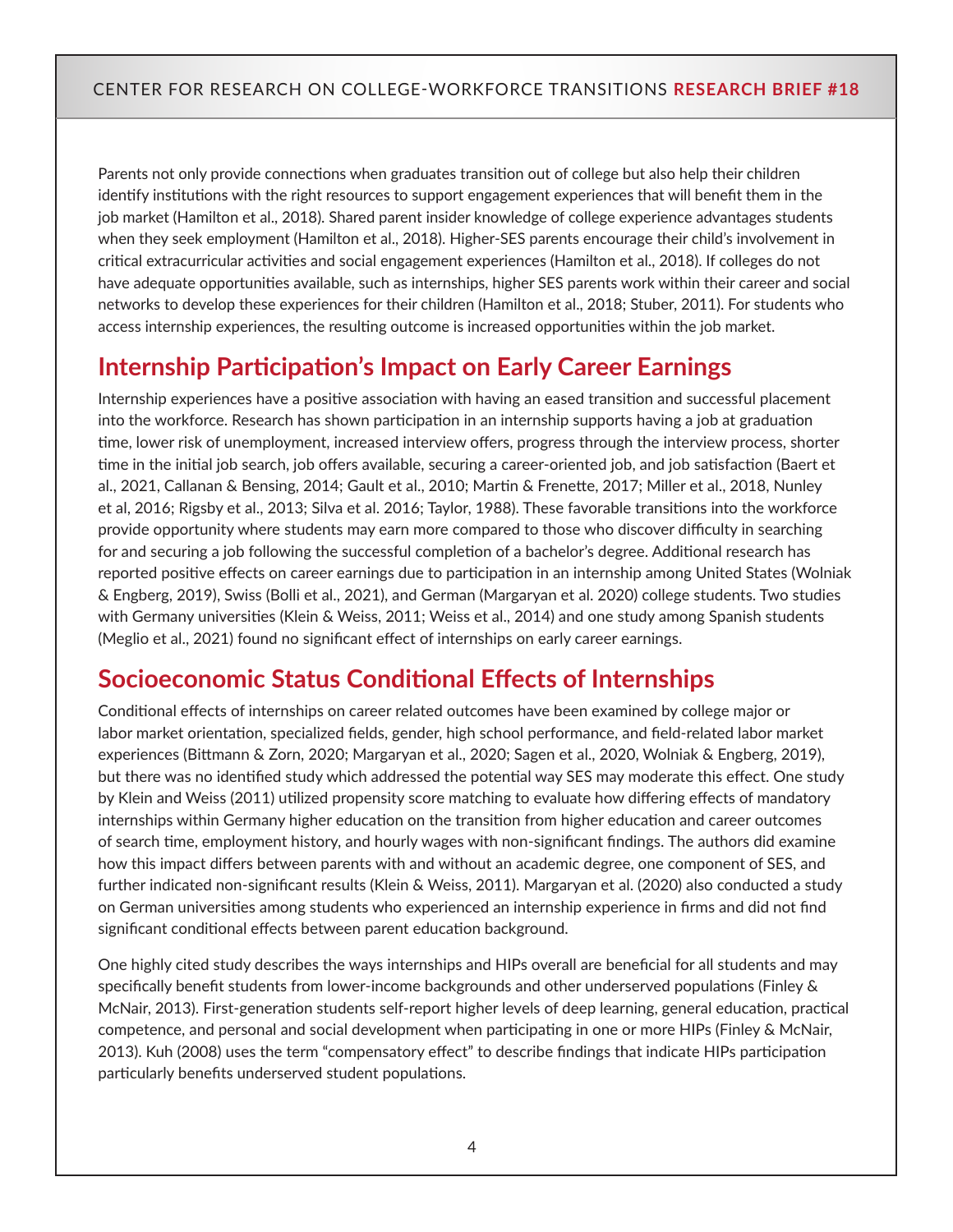### **Summary**

The research brief examines the mediating role of internship participation between SES and early career earnings. SES has been shown to support access to internship participation (Hamilton et al, 2018; Hora et al., 2019; Perna, 2010; Stuber, 2011) which in return grants additional advantages to those who access them with favorable career outcomes (Miller et al., 2018; Wolniak & Engberg, 2019). Exposing the ways institutional mechanisms either remove or reinforce social inequalities is important to understand given the continued perceived gateway to social mobility is through higher education. Scholars researching and theorizing on HIPs which includes internships have also pointed to the need for research to evaluate potential conditional effects which answers the stated question for whom these practices are high impact (Kilgo, et al., 2015; Miller et al., 2018; Lange & Stewart, 2019). The research brief responds to the need for conditional effects through a SES lens to determine how SES moderates the effect between internship participation and early career earnings. These two lines of inquiry are described as research questions:

- 1) How does internship participation mediate the relationship between socioeconomic status and early career earnings?
- 2) How does the effect of internship participation on early career earnings differ across socioeconomic status backgrounds?

### **Data Source**

This study analyzed the Education Longitudinal Study 2002/2012 (ELS) dataset available through the National Center for Educational Statistics (NCES) within the U.S. Department of Education. Approximately 4,800 bachelor degree recipients were included in the analysis representing 701 high schools and 1,051 four-year universities. Students are asked survey questions at multiple rounds between 2002 and 2012 to understand the trajectories from high school, through postsecondary education experiences, and into the workforce and life outcomes. This included asking bachelor degree recipients to reflect on their undergraduate experience and indicate if they participated in an internship, co-op, field experience, student teaching, or clinical assignment. Respondent data are linked to educational transcripts and other data sources such as attended university IPEDS data and financial aid records.

### **Conceptual Framework and Methods**

Generalized structural equation modeling (GSEM) (Khine, 2013) was used to examine mediating relationships of internship experiences between SES and early career earnings (See Figure 1). A multiple-group GSEM analysis was then conducted to evaluate the conditional effects of SES between internships and early career earnings (See Figure 2). The full model analyzed included other covariates that contribute to earnings and are not included in the conceptual framework (Number of hours worked per week, months since graduation, academic field, sex, race, college cumulative grade point average, transfer status, institutional selectivity, institutional control, and advanced degree beyond bachelor's, and other student engagement and high-impact practices as mediating and moderating variables) but were controlled for in the GSEM analysis.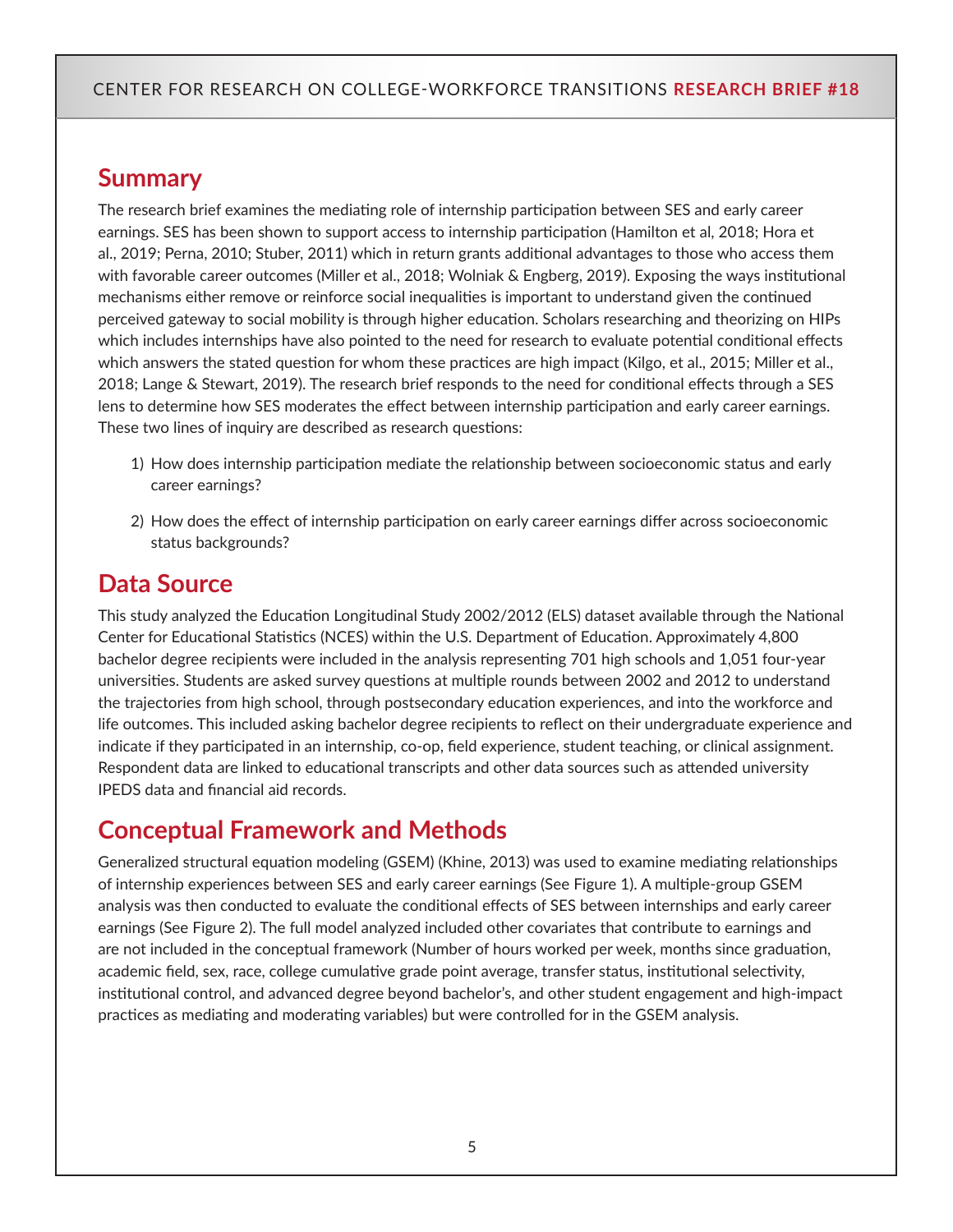#### **Figure 1**

*Conceptual Framework Describing a Partial Mediation Model of Internship Participation Mediating between Socioeconomic Status and Early Career Earnings*



#### **Figure 2**

*Conceptual Framework Describing a Multiple-Group Model of SES Conditional Effects on Internship's Effect on Early Career Earnings* 



Table 1 describes descriptive information of the sample included in the analysis. SES was constructed as a latent variable which included student family income, mother's education level, father's education level, mother's occupational level, and father's occupational level as measured during their sophomore year (2002) of high school. Internship experiences was measured in 2012 as "an internship, co-op, field experience, student teaching, or clinical assignment," of which 63.2% (n=2,784) reported participation within their undergraduate education. The average early career earnings of respondents was \$33,150.17 (SD = 28,660.94), which was also measured in the 2012 follow-up data collection as "About how much did you earn from employment in 2011 before taxes and all other deductions?" All respondents who reported working at least 1 hour during a typical working week in 2011 were included in the analyses. Additional sample demographics are available in Appendix A.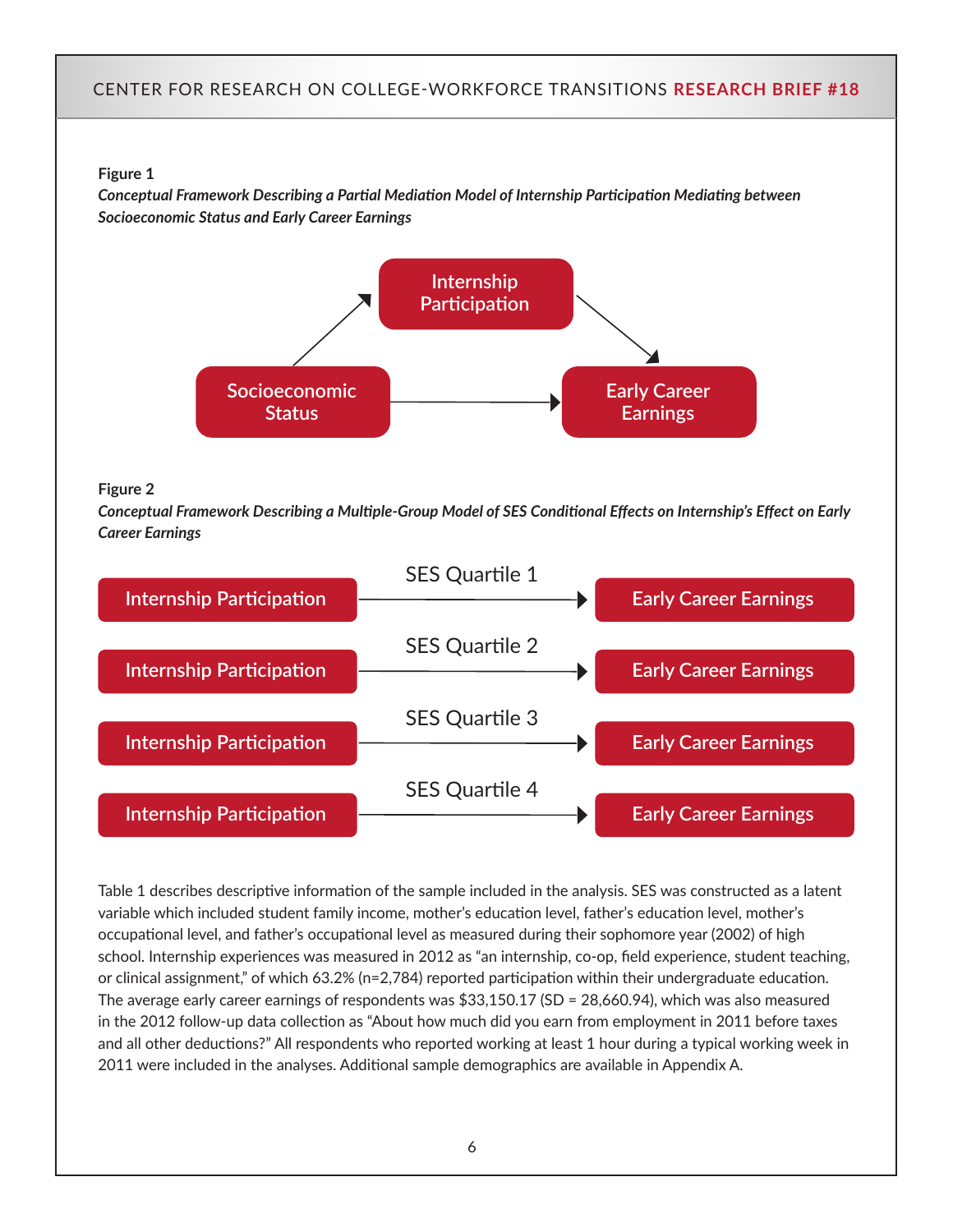#### **Table 1**  *Descriptive Statistics of Sample*

| <b>Variable</b> | <b>Values</b>                               | Freq. | Per. |
|-----------------|---------------------------------------------|-------|------|
|                 | \$0                                         | 13    | 0.3  |
|                 | $$1 - 1,000$                                | 17    | 0.4  |
|                 | $$1,001 - $5,000$                           | 41    | 0.9  |
|                 | \$5,001-10,000                              | 49    | 1.0  |
|                 | $$10,001 - $15,000$                         | 93    | 1.9  |
|                 | $$15,001 - $20,000$                         | 110   | 2.3  |
| Income          | $$20,001 - $25,000$                         | 167   | 3.4  |
|                 | \$25,001-\$35,000                           | 349   | 7.2  |
|                 | \$35,001-\$50,000                           | 722   | 14.9 |
|                 | \$50,001-\$75,000                           | 1,024 | 21.1 |
|                 | \$75,001-\$100,000                          | 905   | 18.7 |
|                 | \$100,001-\$200,000                         | 993   | 20.5 |
|                 | $$200,001+$                                 | 372   | 7.7  |
|                 | Did not finish high school                  | 235   | 4.8  |
|                 | Graduated high school or GED                | 866   | 17.9 |
|                 | Attended 2-year school, no degree           | 454   | 9.4  |
| Mother's        | Graduated from 2-year school                | 500   | 10.3 |
| education       | Attended college, no 4-year degree          | 515   | 10.6 |
|                 | Graduated from college                      | 1,432 | 29.5 |
|                 | Completed Master's degree                   | 679   | 14.0 |
|                 | Completed PhD, MD, or other advanced degree | 171   | 3.5  |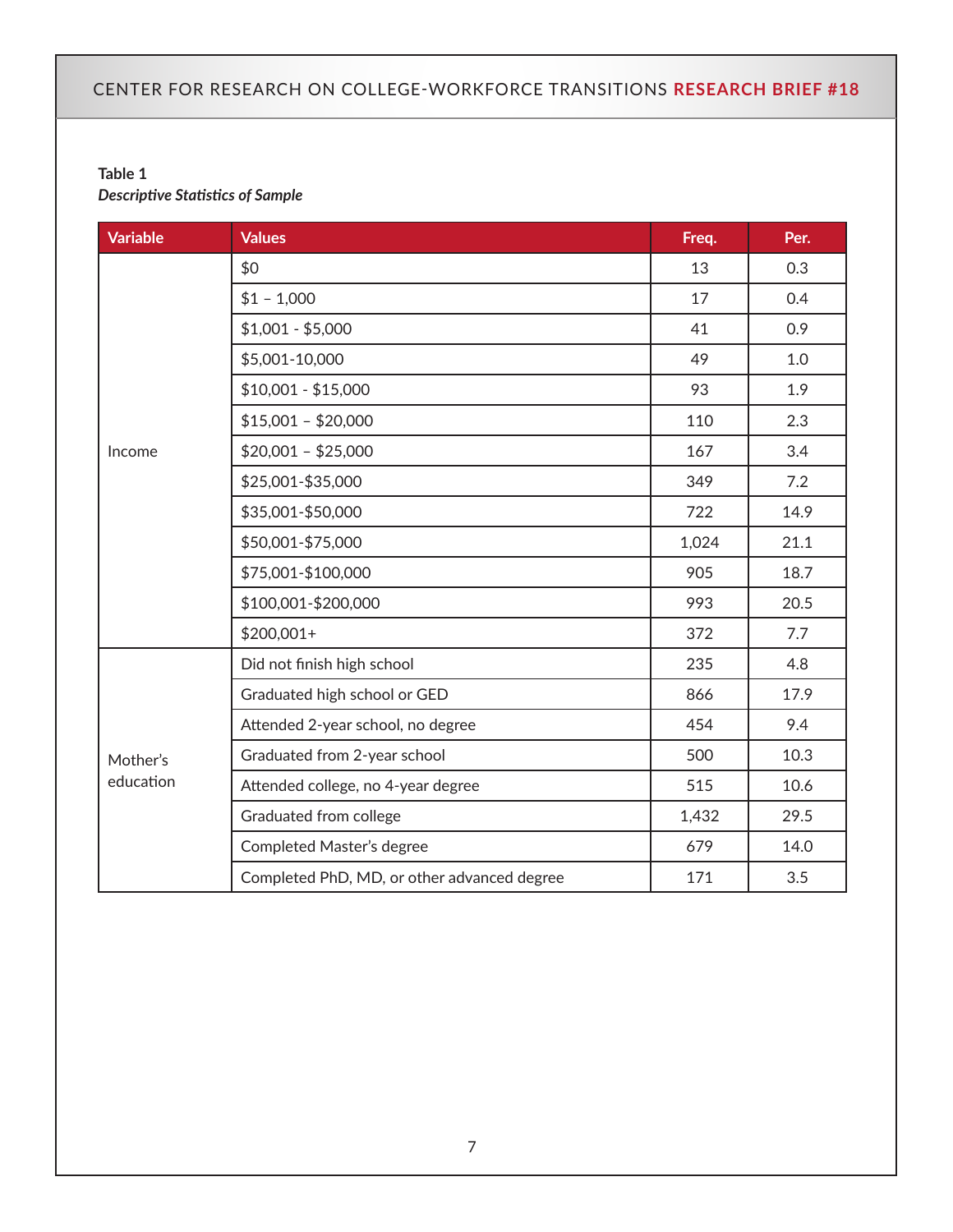| <b>Variable</b>                 | <b>Values</b>                                                                                 | Freq.       | Per.        |
|---------------------------------|-----------------------------------------------------------------------------------------------|-------------|-------------|
|                                 | Did not finish high school                                                                    | 240         | 5.0         |
|                                 | Graduated high school or GED                                                                  | 808         | 16.7        |
|                                 | Attended 2-year school, no degree                                                             | 383         | 7.9         |
| Father's                        | Graduated from 2-year school                                                                  | 338         | 7.0         |
| education                       | Attended college, no 4-year degree                                                            | 439         | 9.1         |
|                                 | Graduated from college                                                                        | 1,347       | 27.8        |
|                                 | Completed Master's degree or equivalent                                                       | 735         | 15.2        |
|                                 | Completed PhD, MD, or other advanced degree                                                   | 562         | 11.6        |
| Mother's<br>occupation          | Occupation level 1 (technical support, military, teaching,<br>sales)                          | 3,591       | 74.0        |
|                                 | Occupation level 2 (accountants, registered nurses,<br>librarians, social workers, engineers) | 966         | 19.9        |
|                                 | Occupation level 3 (scientists, professors, lawyers, doctors)                                 | 295         | 6.1         |
|                                 | Occupation level 1 (technical support, military, teaching,<br>sales)                          | 3,482       | 71.8        |
| Father's<br>occupation          | Occupation level 2 (accountants, registered nurses,<br>librarians, social workers, engineers) | 805         | 16.6        |
|                                 | Occupation level 3 (scientists, professors, lawyers, doctors)                                 | 565         | 11.6        |
| Internship                      | <b>No</b>                                                                                     | 1,618       | 36.8        |
| Experiences                     | Yes                                                                                           | 2,784       | 63.2        |
|                                 | Range                                                                                         | Mean        | <b>SD</b>   |
| <b>Early Career</b><br>Earnings | $$0 - $600,000$                                                                               | \$33,150.17 | \$28,637.29 |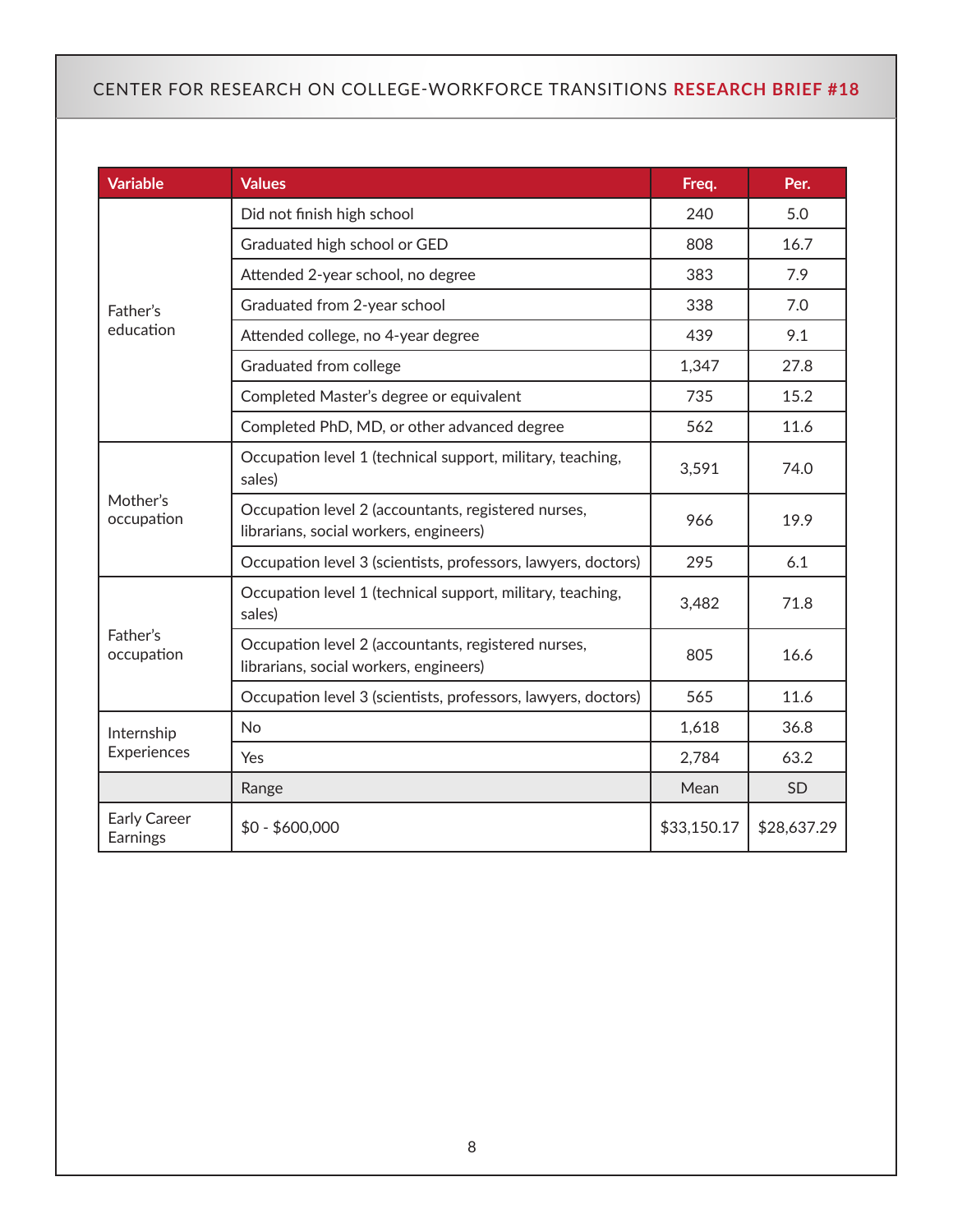## **Research Question 1 Results: Internship Participation's Mediation Role between SES and Early Career Earnings**

The higher SES background a student has when entering college, the greater the odds of accessing internship experiences and pertaining impact on earnings. For every one-unit increase in a student's SES background they are 6% more likely to access internship experiences (OR = 1.06, *p* < .001) and benefit from the subsequent advantage of an averaged increase of \$1,732.63 in early career earnings (β = 1,732.63, *p* < .05) compared to those who did not participate in an internship after holding other covariates constant. The effect of SES on early career earnings was not significant. Complete tables describing results within the mediation model are available in Appendix B.

#### **Internships as a Pathway to Social Reproduction**

The present study drew upon cultural, social, and economic capital informed by prior sociological research (Armstrong & Hamilton, 2013; Bourdieu, 1984; Stuber, 2011) to explain how internships act as a sorting mechanism to support social reproduction. Internship experiences have a positive mediation relationship between SES and early career earnings (See Figure 3). Students from higher SES backgrounds are more likely to access internship experiences which led to an average increase in their early career earnings.

#### **Figure 3**

*Significant Positive Effects (+) and Non-Significant Effects (ns) in Conceptual Framework of Internship Participation Mediating between Socioeconomic Status and Early Career Earnings* 



Findings provide support for Witteveen and Attewell's (2017) assertion that engagement experiences such as internships are what explains why class inequalities are reflected upon graduation across bachelor's degree graduates. Findings reflect prior research that details the way higher-SES students who bring with them more cultural, social, and economic capital can access experiential undergraduate experiences and use the produced social connections and express cultural characteristics that elicit better employment (Armstrong & Hamilton, 2013; Rivera, 2015; Hurst, 2015; Stuber, 2011). The findings affirm other research that describes the ways lower-SES students encounter barriers to internships which may further restrict pathways to social mobility (Hora et al, 2019).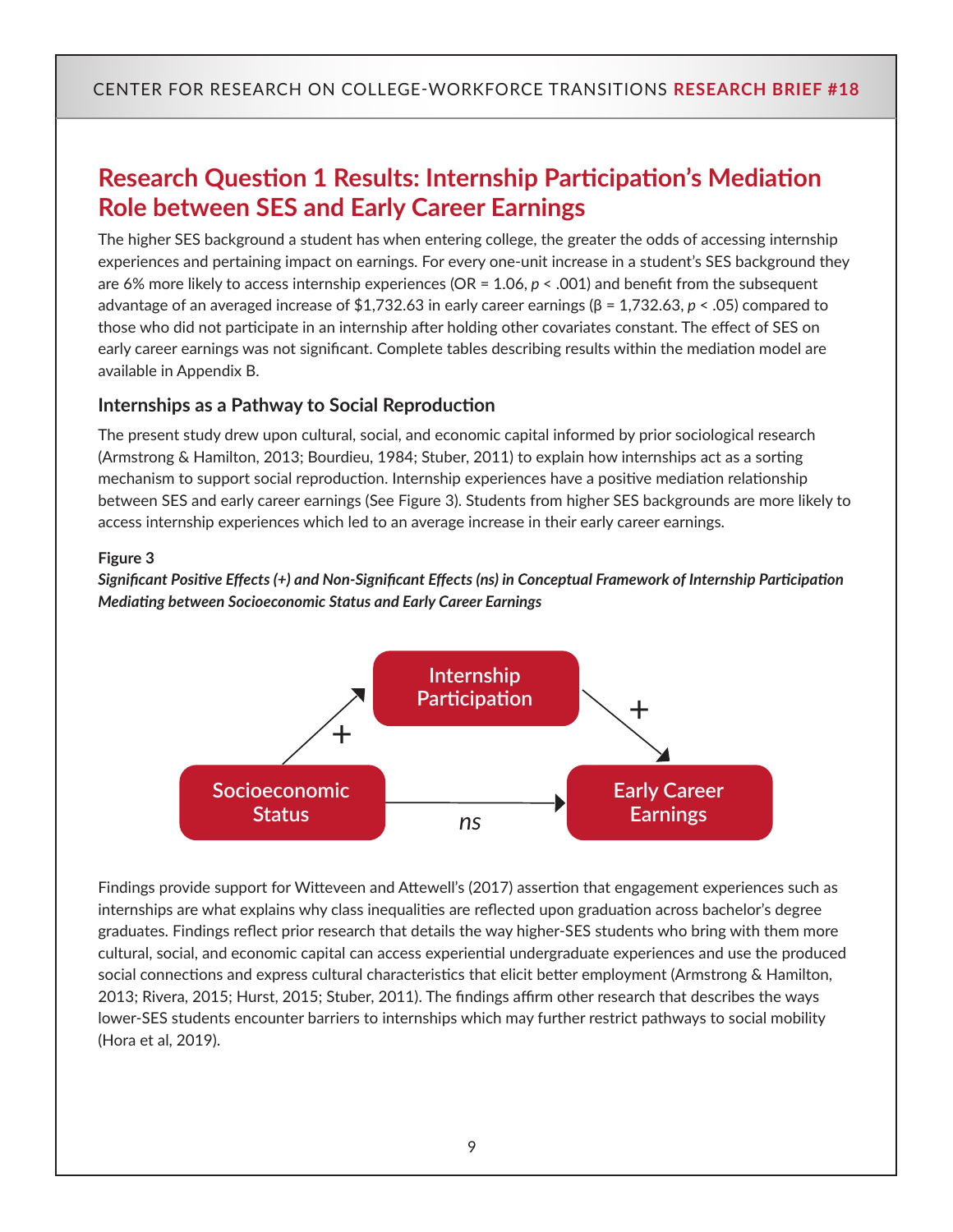## **Research Question 2 Results and Discussion: SES Conditional Impact of Internship Participation on Early Career Earnings**

Impact of internship experiences on early career earnings is conditional based on one's SES quartile. Internships compared to not having such an experience had an average increase in earnings of \$2,975.65 for quartile two (β = 2,975.65, *p* < .05) and \$2,807.74 for quartile three (β = 2,807.74, *p* < .05) with non-significant findings among the quartile one or quartile four after controlling for other covariates. These results indicate that internships provide significant positive effects among the middle-SES, yet not for those in the lowest or highest SES quartiles. A full detailed table of model results are available in Appendix C.

#### **Internships as a Pathway to Social Mobility for the Middle Class**

Conditional effects indicate internships may serve as a potential pathway to social mobility among middle-SES students who are able to access the experiences. Students from middle-SES backgrounds, or those within quartiles two and three, experience a significant positive effect on their early career earnings (See Figure 4). This indicates that internship experiences are predictive of early career earnings among middle SES quartiles. Little research directly explains why these results may be the case, however, findings illuminate how the conditional effects may be present (Rivera, 2015, Armstrong & Hamilton, 2013; Stuber, 2011; Hamilton et al., 2018).

#### **Figure 4**

*Significant Positive Effects (+) and Non-Significant Effects (ns) in Conceptual Framework of Multiple-Group Model of SES Conditional Effects on Internship's Effect on Early Career Earnings*

|                          | <b>SES</b>        | <b>SES</b>        | <b>SES</b>        | <b>SES</b> |
|--------------------------|-------------------|-------------------|-------------------|------------|
|                          | <b>Quartile 1</b> | <b>Quartile 2</b> | <b>Quartile 3</b> | Quartile 4 |
| Internship Participation | ns                |                   |                   | ns         |

From a social, cultural, and economic capital perspective that reflects existing societal inequities, students from the lowest quartile who do access internships may not be procuring additional capital that can be effectively used in the workforce for higher earnings. This may be the case due to the types of internships students participate in does not provide access to the capital necessary that will provide returns on post-graduation outcomes. Lower-SES backgrounds may not have the social connections or finance available to support more prestigious internships that are located further away. Hora et al.'s (2019) research found lower-SES students are needing to prioritize work to meet essential needs for themselves and their families. These students may not have the time and funds to travel to locations were there are more prevalent internships. Parental bridging may be possible for middle-SES students whose parents can leverage any existing social networks by connecting their children to internship opportunities within larger cities at corporations which can lead to better paid jobs (Hamilton et al., 2018; Stuber, 2011). Internships may signal desired cultural values and attitudes or social capital that more prestigious and well-paid jobs are seeking in applications and new hires (Rivera, 2015). The results also suggest students from the highest SES quartile with the most privilege and associated social, culture, and economic capital do not experience benefits when it comes to earnings compared to the middle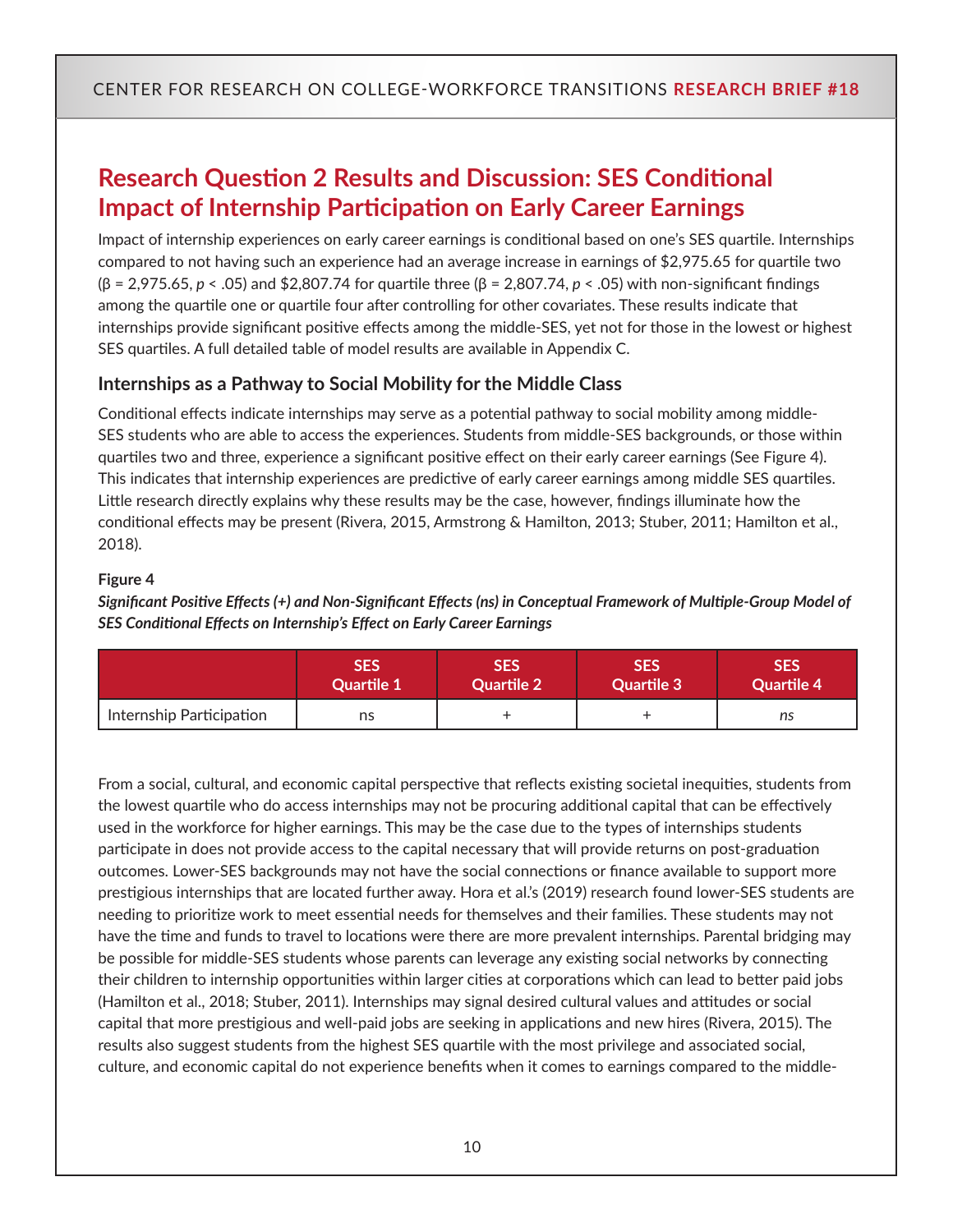SES quartiles through internships. This may be due to the ways one's already possessed capital can be used to result in strong employment positions that pay well upon graduation. In these cases, internships are not a critical factor compared to those who acquire new cultural and social capital in the middle quartiles.

## **Implications for Practice**

The results have implications for policy and practices within higher education. Hora et al.'s (2019) conclusion of a need to problematize the discourse and widespread promotion of internships should be internalized among higher education administrators and scholars. The findings point to the fundamental issue of undergraduate internships as a mechanism that may support social reproduction instead of outcomes for upward mobility students expect when entering college and following graduation. Higher education sate system leaders and university administrators need to be bold in their implementation of internship programs to transform them into pathways that lead to upward mobility for lower-SES students with alignment towards institutional missions. The following highlights four implications informed by the present findings and related literature.

### **1) Widen and reroute internships as pathways for social mobility**

To counteract the results of perpetuating social inequalities, internship experiences should be widen and rerouted within institutions to build out pathways towards social mobility. Armstrong and Hamilton (2013) described different sets of pathways exist through one's undergraduate career and how experiential experiences such as internships serve as vehicles to upward mobility. However, these pathways are narrow and designed for students from higher-SES backgrounds. Increasing access and redesigning the experiences to center lower-SES will produce the reform necessary to cultivate social and cultural capital which in turn results in higher paid and more desired careers. Internship experiences were identified within the present study as opportunities that particularly benefit those in the middle class. These experience should be more accessible and better resourced for those from lower SES backgrounds to strengthen equitable outcomes.

Stewart and Nicolazzo (2018) and Kouzoukas (2020) offer recommendations on how to design engagement experiences to better serve students from lower-SES and other minoritized backgrounds. They point to the importance of developing out internship programs and high-impact practices alongside lower-SES students. Universities and colleges who are seeking to scale and increase equity within internship participation and impact should include students from lower-SES backgrounds in the planning and implementation. The authors also argue the importance of intersectionality within designing experiences for lower-SES students.

### **2) Conduct institutional systematic equity-minded assessment of internship access and impact**

Institutional leadership and educators charged with developing and implementing internships should be continuously asking how internship experiences are accessed, the types of experiences students have in their participation, and who benefits from them. Although there has been increased focus on scaling equitable participation (NASH, 2020), more attention needs to be on the ways differing students experience internships and how they may produce differing outcomes across student groups. Assessing access is possible through developing an institutional-wide approach to tracking internship participation and developing accessible and useful dashboards or reports which help career service leaders and academic college deans and faculty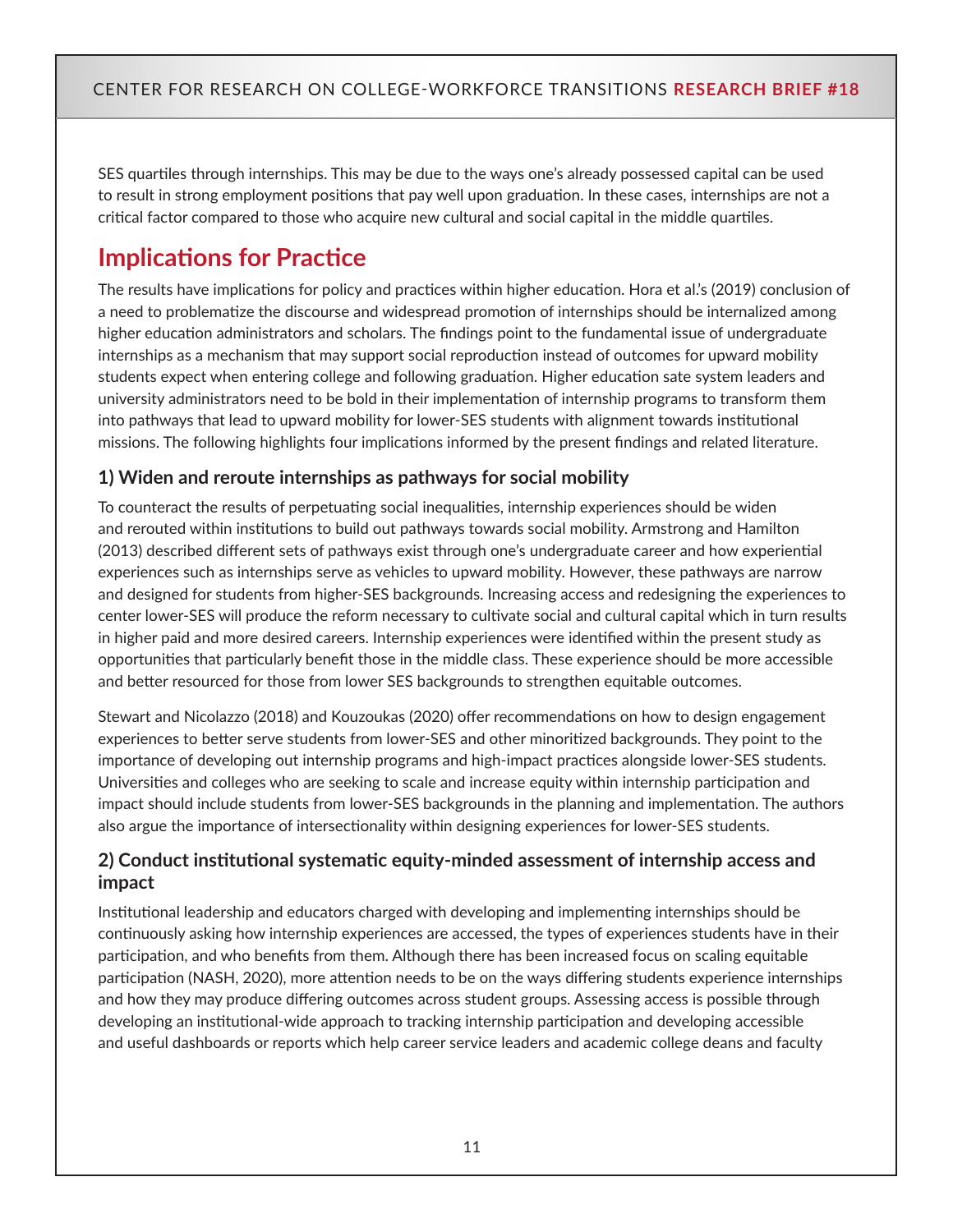have real-time and actionable information. Setting measurable outcomes to increase equity in internship participation yearly will provide a collective effort to meeting that shared goal. Next, internship program administrators must simultaneously assess whether their internship program has equitable experiences and outcomes such as student learning, career placement, and earnings. A comprehensive and flexible framework for institutions to apply through a self-assessment on their internship programs is available through the Council for the Advancement of Standards in Higher Education (CAS, 2016).

### **3) Establish an equity-minded internship program planning and implementation team**

Universities and colleges consist of students, staff, faculty, and administrators who have a shared equityminded commitment to support lower-SES student success and through critical career development opportunities, such as internship experiences. Tapping into these university social connections with a collective approach to enact social changes towards social justice is understood as a Critical Agency Network Model (Kiyama et al., 2012) and a promising strategy to create equity-minded changes within higher education internship programs. Based on institutional context and data produced from assessments, an institutionalwide team that involves students, student affairs, academic affairs, and alongside internship providers should be charged with advancing internship equity. This team does not require official notice or directives from prescribed leadership and may discover success through more informal personal networks than conventional organizational alignment (Kiyama et al., 2012). It is recommended that members bring with them a sense of passion and dedication along with current or previous identities as working class and/or first-generation. Ardoin (2020) recommends these team members reflect to uncover how students' social, cultural, and economic capital shapes the access and participation of internship experiences. The team will enable the use of existing data and conduct supplemental assessment that leads to identifying institutional assets, barriers, and solutions to equitable access, experiences, and impact for internship programs.

### **4) Support Student Basic Needs**

A growing awareness across college campuses includes the noted food and housing insecurity and increased attention to meeting student basic needs more broadly (Goldrick-Rab, 2016). Ardoin (2020) recommends meeting these essential needs is further important to supporting lower-SES student engagement overall. Lower-SES students are often working, at times multiple jobs, and may not be able to consider participating in internships given demands of basic living costs. Institutions looking to advance lower-SES student engagement in internships and other experiences will be committed to advancing food and housing security on their campus. Institutions should also provide a similar service by providing free high-quality professional or business attire. This type of clothing may be a barrier for lower-SES students who require professional attire to interview for internships or participate in them. Many models exist and are often referenced as a "Campus Closet" or "Career Closet" at institutions (Calhoun Community College, 2021; University of Arizona, 2021; University of Wisconsin-Eau Clarie, 2021).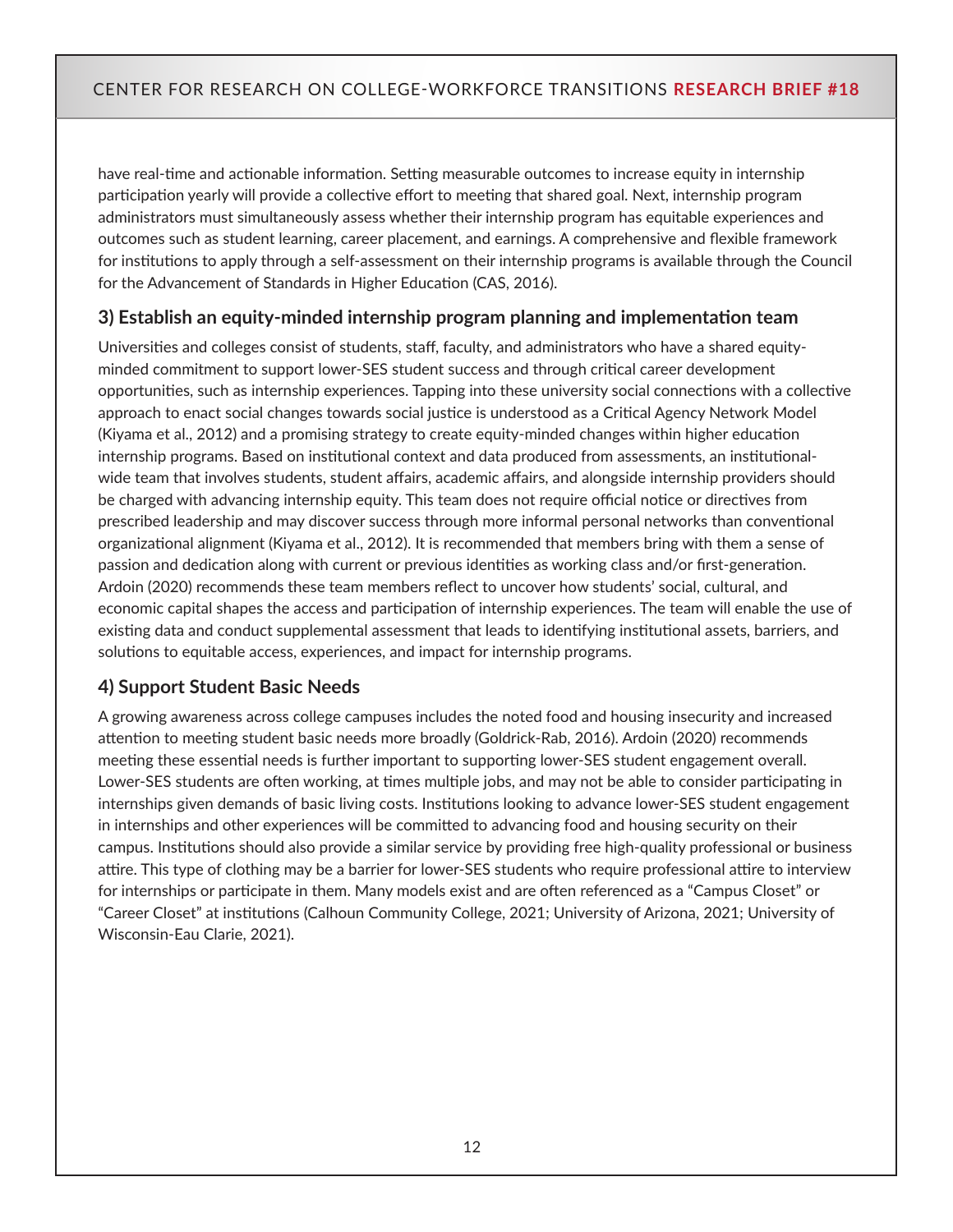## **Limitations**

The present research has limitations. The measure of internship participation is broad and does not provide substantial information about the experiences within them. Students who responded they participated in an internship within their undergraduate experience may have resulted in microaggressions or other negative experiences. More so, the present study does not know in what ways the internship experience may have been beneficial or not to extrapolate the demonstrated effects. Additionally, the questions asked students to recall if they participated in internships which may have been up to five years after their experience. Therefore, there may be recall bias when reflecting back to undergraduate experiences. Measures of career earnings are only within eight years since one's graduation from high school. Students likely change jobs and pursue graduate degree opportunities after this timeframe. These important longer-term outcomes and therefore understanding of social mobility are not available within the study.

The study followed students who graduated from high school and transitioned through post-secondary experiences into the workforce. The ELS 2002 therefore does not account for students who are older or those who predominantly are taking courses online. Although the sample used consists of over 1,000 four year universities, the findings are limited in generalizability to higher education in the United States.

## **Conclusion**

Social mobility through the attainment of a college degree continues to be the narrative that families and students embrace. Internships are often seen as a public good and the idealized undergraduate experience for students contributing to desired outcomes after graduation. The present research problematizes this narrative with results showing the ways internships serve as pathways not to mobility but instead social reproduction. Students' socioeconomic classes upon entering college are perpetuated at graduation as they enter the workforce. However, promising opportunities may exist through internship experiences which serve as pathways to social mobility for the middle class. To transform these undergraduate experiences into pathways towards social mobility outcomes that better center lower-SES students, institutional leaders and educators must widen and reroute the experience to primarily serve lower-SES students who also hold other marginalized identities. Doing so will help to uphold the promise of upward mobility a bachelor's degree grants within higher education.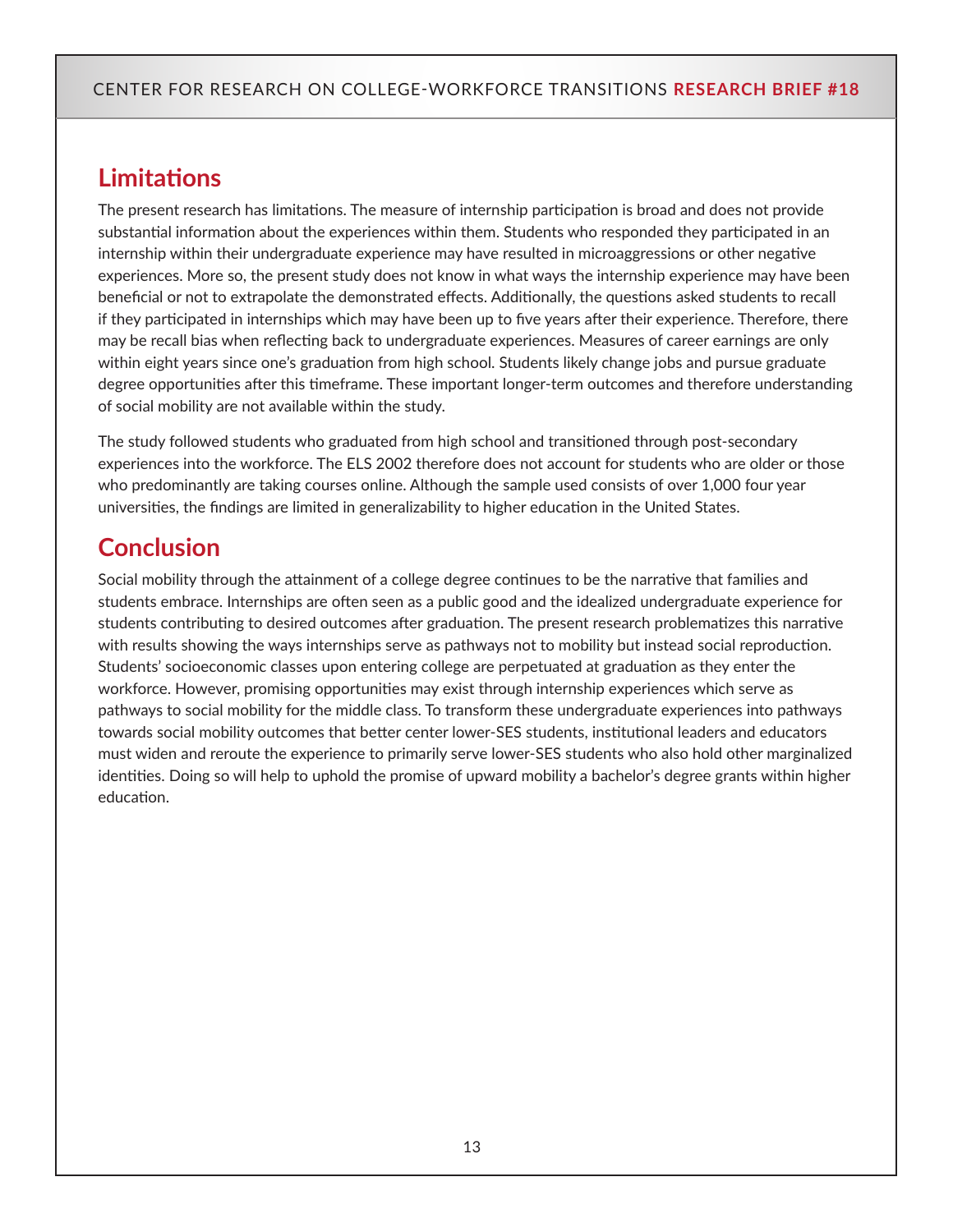### **References**

- Ardoin, S. (2020). Engaging poor and working-class students. In S. L. Pendakur, S. J. Quaye, & S. R. Harper (3rd Eds.), *Student engagement in higher education: Theoretical perspectives and practical approaches for diverse populations.* Routledge.
- Armstrong, E. A., & Hamilton, L. T. (2013). *Paying for the party: How college maintains inequality.* Cambridge, MA, US: Harvard University Press.
- Baert, S., Neyt, B. Siedler, T., Tobback, I., & Verhaest, D. (2021). Student internships and employment opportunities after graduation: A field experiment. *Economics of Education Review, 83.*
- Bittmann, F., & Zorn, V.S. (2020). When choice excels obligation: about the effects of mandatory and voluntary internships on labour market outcomes for university graduates. *Higher Education, 80,* 75–93
- Bolli, T., Caves, K., & Oswald-Egg, M. E. (2021). *Valuable experience: How university internships affect graduate's income.* Research in Higher Education.
- Bourdieu, P. (1984). *Distinction: A social critique of the judgment of taste.* Cambridge, MA: Harvard University Press.
- Bourdieu, P., & Passeron, J.-C. (1977, reprinted 1990). *Reproduction in education, society and culture.* Beverly Hills, CA: Sage.
- Calhoun Community College (n.d.). *Professional Attire Closet.* https://calhoun.edu/student services/careerservices/professional-attire-closet/.
- Callanan, G., & Benzing, C. (2004). Assessing the role of internships in the career-oriented employment of graduating college students. *Education + Training, 46,* 82–89.
- Carnevale, A. P. & Rose, S. J. (2004). Socioeconomic status, race/ethnicity, and selective college admissions. In R. D. Kahlenberg, *America's untapped resource: Low-income students in higher education* (Eds). New York City: NY. Century Foundation Press.
- CAS. (2016, February 15). *CAS releases revised internship program standards.* Council for the Advancement of Standards in Higher Education. https://www.cas.edu/blog\_home.asp?display=50#.
- Eagan, M. K., Stolzenberg, E. B., Zimmerman, H. B., Aragon, M. C., Whang Sayson, H., & Rios-Aguilar, C. (2017). *The American freshman: National norms fall 2016.* Los Angeles, CA: Higher Education Research Institute, UCLA.
- Engle, J. & O'Brien, C. (2008). *Demography is not destiny: Increasing graduation rates of low income college students at large public universities.* Washington, DC: The Pell Institute for the Study of Opportunity in Higher Education.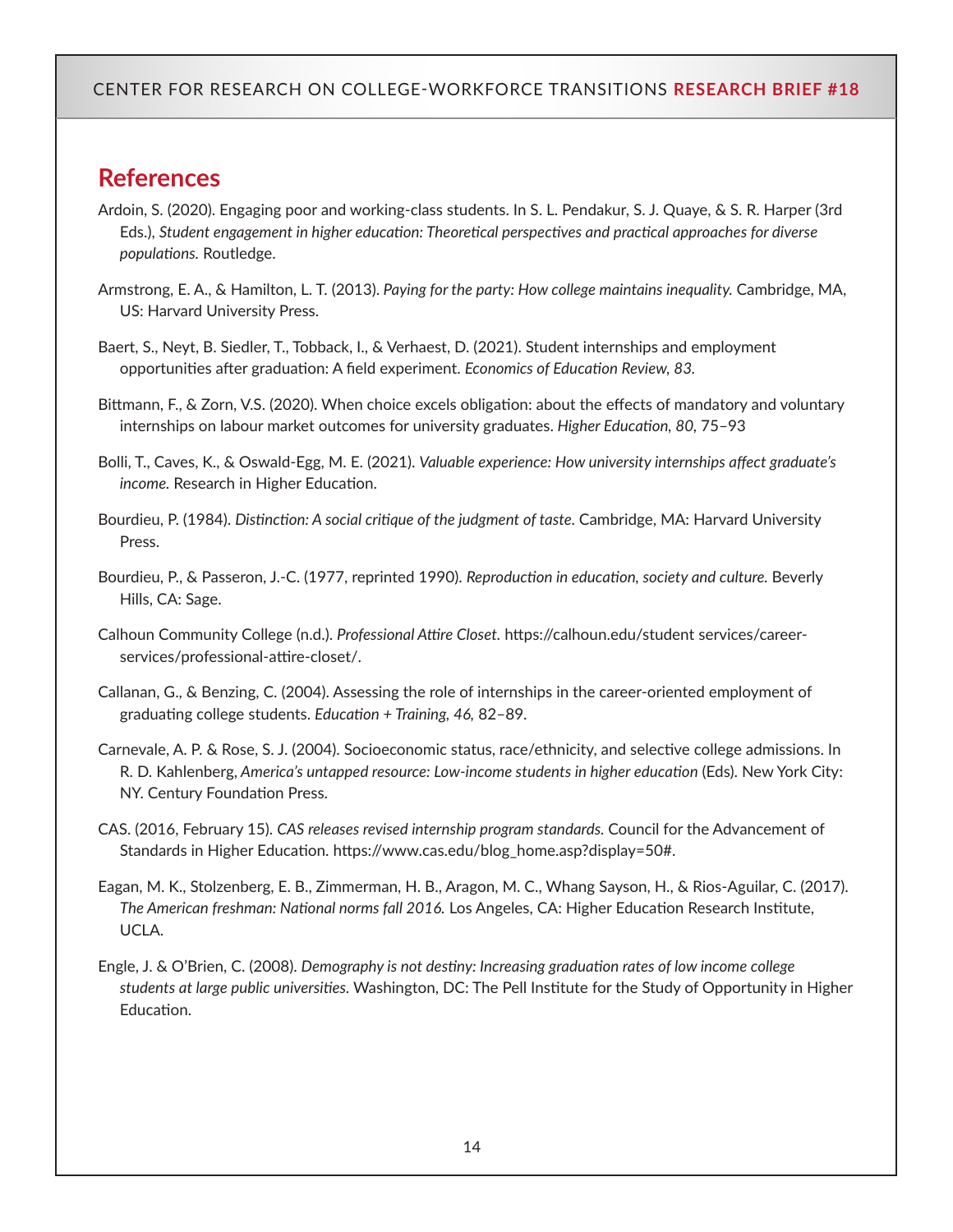- Finley, A. & McNair, T. (2013). *Assessing underserved students' engagement in high-impact practices.* Washington DC: Association of American Colleges and Universities.
- Gallup-Purdue Index. (2014). *Great jobs great lives.* Washington, DC: Gallup, Inc.
- Gault, J., Leach, E., & Duey, M. (2010). Effects of business internships on job marketability: The employers' perspective. *Education + Training, 52,* 76–88.
- Golden, D. (2017) *The price of admission: How America's ruling class buys its way into elite colleges--and who gets left outside the gates.* New York, NY: Three Rivers Press.
- Goldrick-Rab, S. (2016). *Paying the price: College costs, financial aid, and the betrayal of the American dream.* Chicago, IL: The University of Chicago Press.
- Hamilton, L. Roksa, J. & Nielsen, K. (2018). Providing a "leg up": Parental involvement and opportunity hoarding in college. *Sociological of Education, 9*(2), 111-131.
- Hershbein, B. (2016). *A college degree is worth less if you are raised poor.* Brookings Institution Retrieved from: https://www.brookings.edu/blog/social-mobility-memos/2016/02/19/a college degree-is-worth-less-ifyou-are-raised-poor/.
- Hora, M. T., Wolfgram, M. & Chen, Z. (2019). *Research Brief #8: Closing the doors of opportunity: How financial, sociocultural and institutional barriers inhibit access to college internships.* Center for Research on College-Workforce Transitions. University of Wisconsin-Madison.
- Hurst, A. L. (2015). Great expectations: Classed outcomes of liberal arts college graduates. In A. E. Stich & C. Freie, *The Working Classes and Higher Education: Inequality of Access, Opportunity and Outcome* (pp. 195-214). New York, NY: Routledge.
- Jury, M., Smeding, A., Stephens, N., Nelson, J. E., Aelenei, C., & Darnon, C. (2017). The Experience of low-SES students in higher education: Psychological barriers to success and interventions to reduce social-class inequality. *Journal of Social Issues, 73*(1), 23-41.
- Kezar, A, Walpole, M, & Perna, L. (2014). Improving engagement among low-income students: Learning from human capital, cultural relevancy, and post-structural theory. In S. Quaye and S. Harper, *Student engagement in higher education: Theoretical perspectives and practical approaches for diverse populations (2nd Eds.). New* York: Routledge.
- Khine, M. S. (2013). *Applications of structural equation modeling in education research and practice* (Eds). Rotterdam, The Netherlands. Sense Publishers.
- Kilgo, C. A., Ezell Sheets, J. K., & Pascarella, E. T. (2015). The link between high-impact practices and student learning: Some longitudinal evidence. *Higher Education: The international journal of higher education and educational planning, 69*(4), 509-525.
- Kiyama, J. M., Lee, J., & Rhoades, G. (2012). A critical agency network model for building an integrated outreach program. *The Journal of Higher Education, 83*(2), 276-303.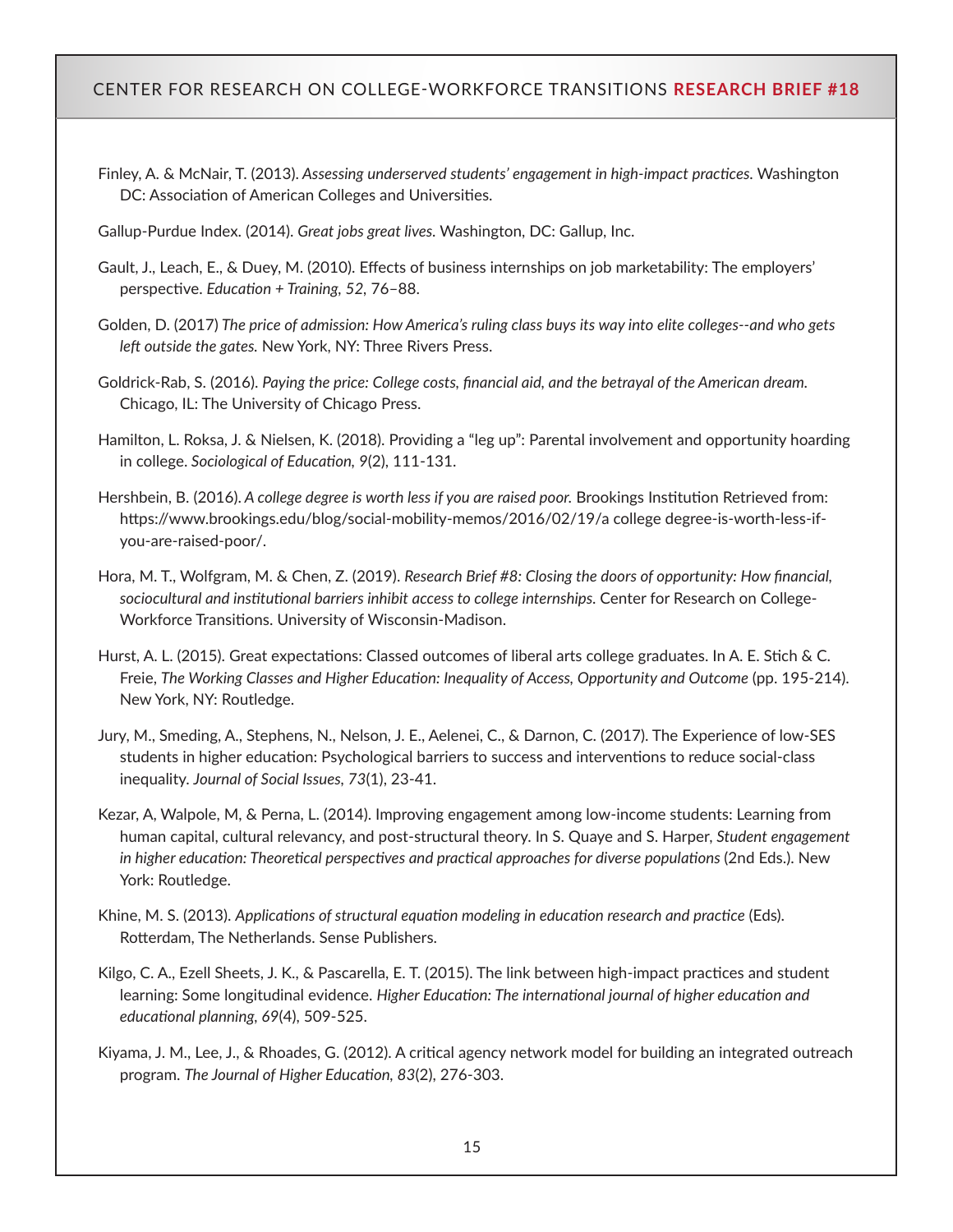- Klein, M. & Weiss, F. (2011). Is forcing them worth the effort? Benefits of mandatory internships for graduates from diverse family backgrounds at labour market entry, *Studies in Higher Education, 36*:8, 969-
- Kouzoukas, G. (2020). Engaging first-generation students. In S. L. Pendakur, S. J. Quaye, & S. R. Harper (3rd Eds.), *Student engagement in higher education: Theoretical perspectives and practical approaches for diverse populations.* Routledge.
- Lange, A.C. & Stewart D-L. (2019). High impact practices. In E.S. Abes, S.R. Jones, & D-L, Stewart (1st Eds.). *Rethinking college student development theory using critical frameworks* (221-235). Sterling, VA: Stylus Publishing.
- Margaryan, S., Saniter, N., Schumann, M., & Siedler, T. (2020). Do internships pay off? The effects of student internships on earnings. *Journal of Human Resources.* Published online before print.
- Martin, N. D. & Frenette, A. (2017). Lost in transition: College resources and the unequal early career trajectories of arts alumni. *American Behavioral Scientist, 12*(12), 1487-1509.
- Meglio, G. D., Barge-Gill, A., Camiña, E., & Moreno, L. (2021). *Knocking on employee's door: internships and job attainment.* Higher Education.
- Metheny, J. & McWhirter, E. H. (2013). Contributions of social status and family support to college students' career decision self-efficacy and outcome expectations. *Journal of Career Assessment, 21*(3), 378-394.
- Miller, A. L., Rocconi, L. M., & Dumford, A. D. (2018). Focus on the finish line: does high impact participation influence career plans and early job attainment? *Journal of Higher Education, 75,* 578-506.
- NASH. (2020a). *High impact practices: An educator's guide.* http://www.hips.nashonline.org/.
- Nunley, JM., Pugh, A., Romero, N., & Seals, R. A (2016). College major, internship experience, and employment opportunities: Estimates from a Resume audit. *Labour Economics, 38,* 37–46.
- Olson, J. S. (2014). Opportunities, obstacles, and options: First-generation college graduates and social cognitive career theory. *Journal of Career Development, 41*(3), 199-217.
- Parks-Yancy, R. (2012). Interactions into opportunities: Career management for low-income, first-generation African American college students. *Journal of College Student Development, 53,* 510–523.
- Pascarella, E. T., Mayhew, M. J., Rockenbach, A. B., Bowman, N. A., Seifert, T. A., Wolniak, G. C., & Terenzini, P. T. (2016). *How college affects students: 21st century evidence that higher education works.* San Francisco, CA: Jossey-Bass.
- Paulsen, M. B. & St. John, E. P. (2002). Social class and college costs: Examining the financial nexus between college choice and persistence. *The Journal of Higher Education, 73*(2), 189-236.
- Perna, L. (2010). *Understanding the working college student: New research and its implications for policy and practice.* Sterling, VA: Stylus.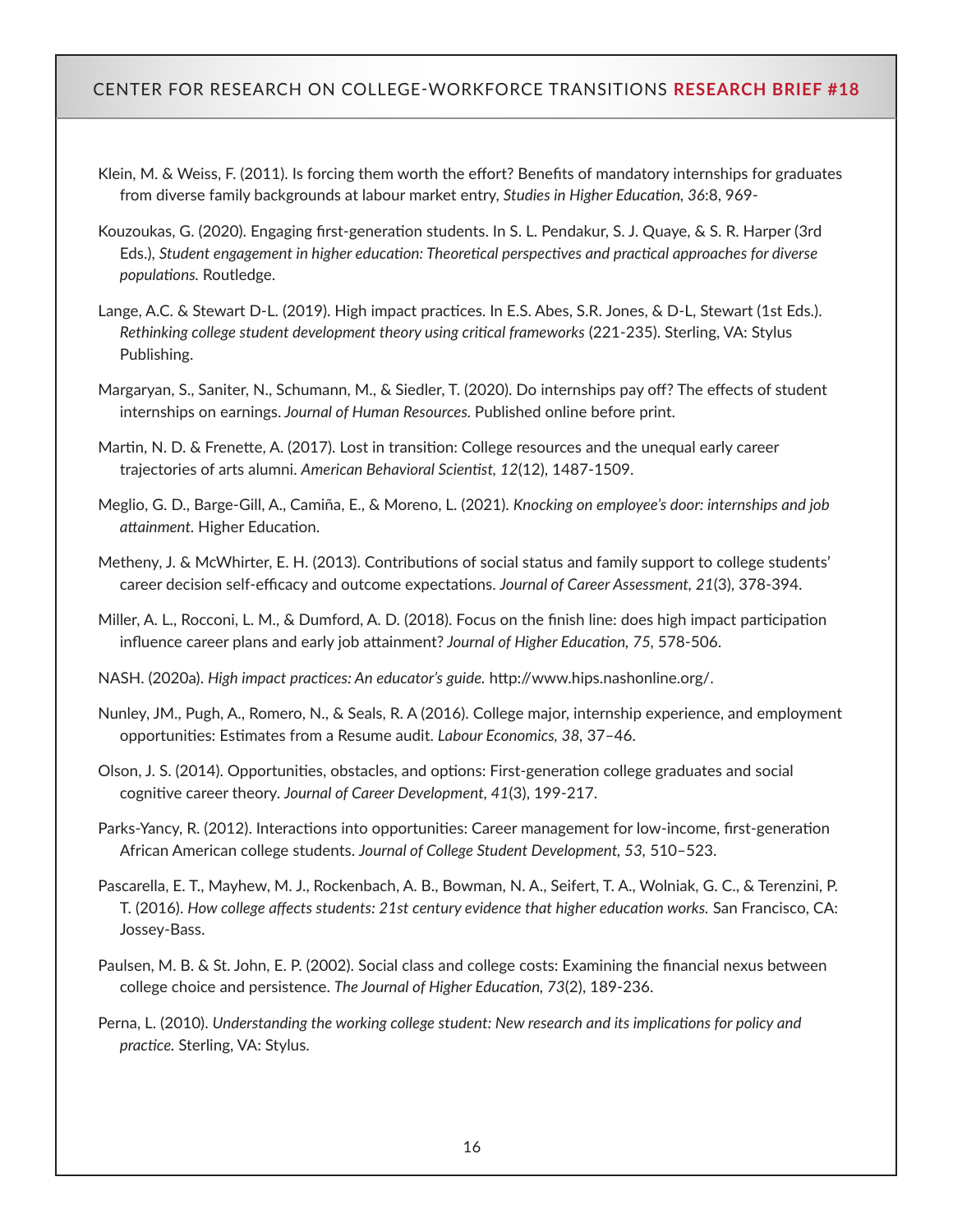- Rigsby, JT., Addy, N., Herring, C., & Polledo, D. (2013). An examination of internships and job opportunities. *Journal of Applied Business Research, 29,* 1131–1143.
- Rivera, L. A. (2015). *Pedigree: How elite students get elite jobs.* Princeton, NJ: Princeton University Press.
- Rubin, M. & Wright, C. L. (2017). Time and money explain social class differences in students' social integration at university. *Studies in Higher Education, 42*(2), 315-330.
- Sagen, H., Dallam, J., & Laverty, J. (2000). Effects of Career Preparation Experiences on the Initial Employment Success of College Graduates. *Research in Higher Education, 41*(6), 753-767.
- Schalewski, L. (2020). *Student engagement and high-impact practices: Pathways to social reproduction or social mobility?* (Publication No. 28001983) [Doctoral Dissertation, University of Arizona. ProQuest Dissertation Publishing.
- Silva, P., Lopes, B., Costa, M., Seabra, D., Melo, AI., Brito, E., & Dias, G. P. (2016). Stairway to employment? Internships in higher education. *Higher Education, 72,* 703–721.
- Silver, B. R. & Roksa, J. (2017). Navigating uncertainty and responsibility: Understanding inequality in the senior-year transition. *Journal of Student Affairs Research and Practice, 5*4(3), 248-260.
- Soria, K.M., Stebleton, M.J. & Huesman, R.L. (2013). *Class counts: exploring differences in academic and social integration between working-class and middle/upper-class Students*
- Stewart, D-L., & Nicolazzo, Z. (2018). High impact of [whiteness] on trans students in postsecondary education. *Equity & Excellence in Education, 51*(2), 132-145.
- Stuber, J. M. (2011). *Inside the college gates: How class and culture matter in higher education*. Lanham, MD: Lexington Books.
- Stuber, J. M. (2011). *Inside the college gates: How class and culture matter in higher education.* Lanham, MD: Lexington Books.
- Stuber, J. M. (2015). Normative institutional arrangements and the mobility pathway: How campus-level forces impact first-generation students. In A. E. Stich & C. Freie (Ed.), *The working classes and higher education: Inequity of access, opportunity and outcome* (pp. 110-117). Routledge.
- Tate, K. A., Caperton, W., Kaiser, D., Pruitt, N. T., White, H. & Hall, E. (2015). An exploration of first-generation college students' career development beliefs and experiences. *Journal of Career Development 42*(4), 294-310.
- Taylor, M. S (1988). Effects of college internships on individual participants. *Journal of Applied Psychology, 73,*  393–401.
- University of Arizona, (2021)*. Campus Closet.* https://asuatoday.arizona.edu/what-we do/campus-closet.
- UW-Eau Clarie, (n.d.). *Campus Closet.* https://www.uwec.edu/edi-student-affairs/edi-services programs/ campus-closet/.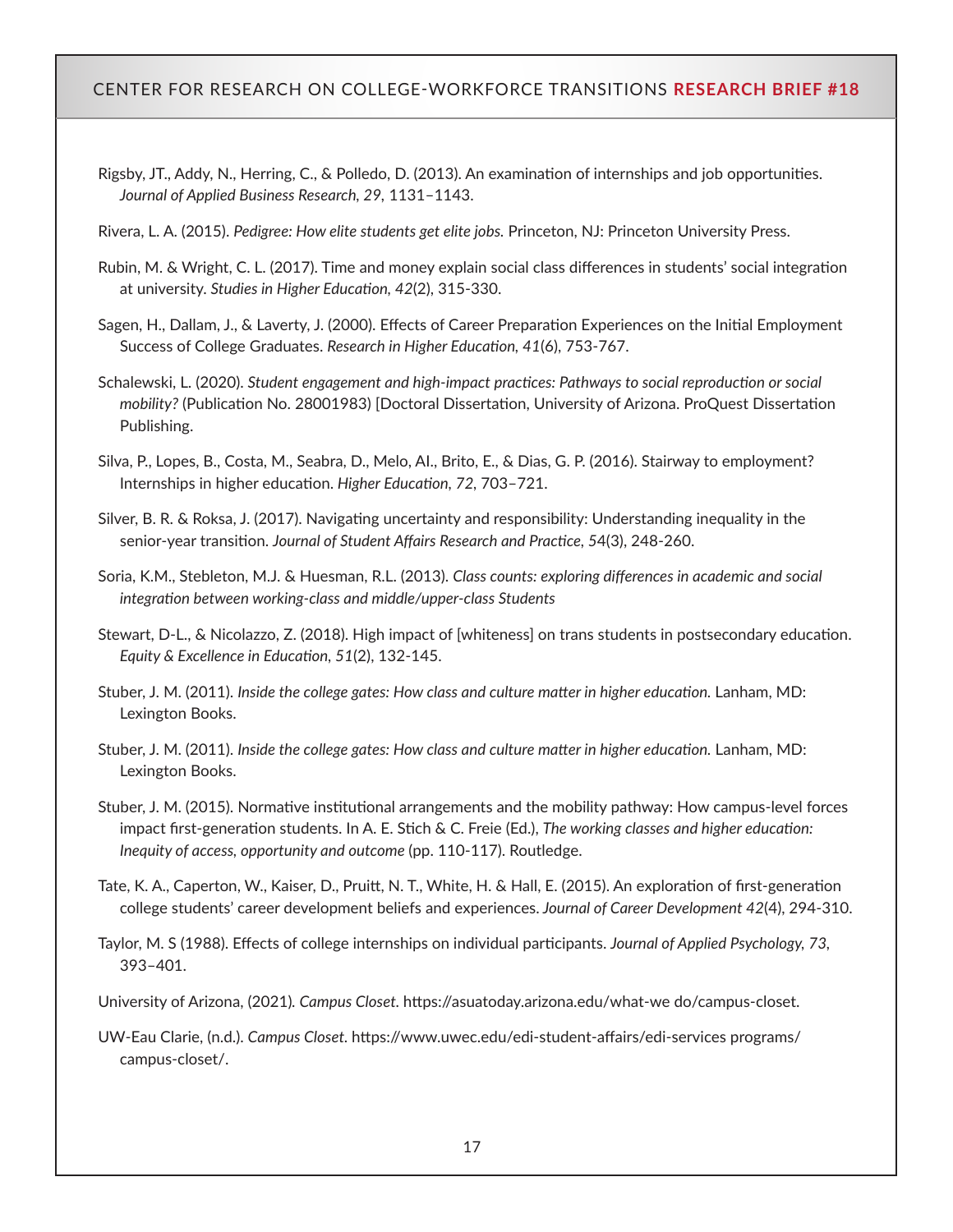- Weiss, F., Klein, M., & Grauenhorst, T. (2014). The effects of work experience during higher education on labour market entry: Learning by doing or an entry ticket? *Work, Employment & Society, 28*(5), 788–807.
- Witteveen, D. & Attewell, P. (2017). Family background and earnings inequality among college graduates. *Social Forces, 95*(4), 1539-1576.
- Wolniak, G. C. & Engberg, M. E. (2019). Do "high-impact" college experiences affect early career outcomes? *Review of Higher Education, 42*(3), 825-858.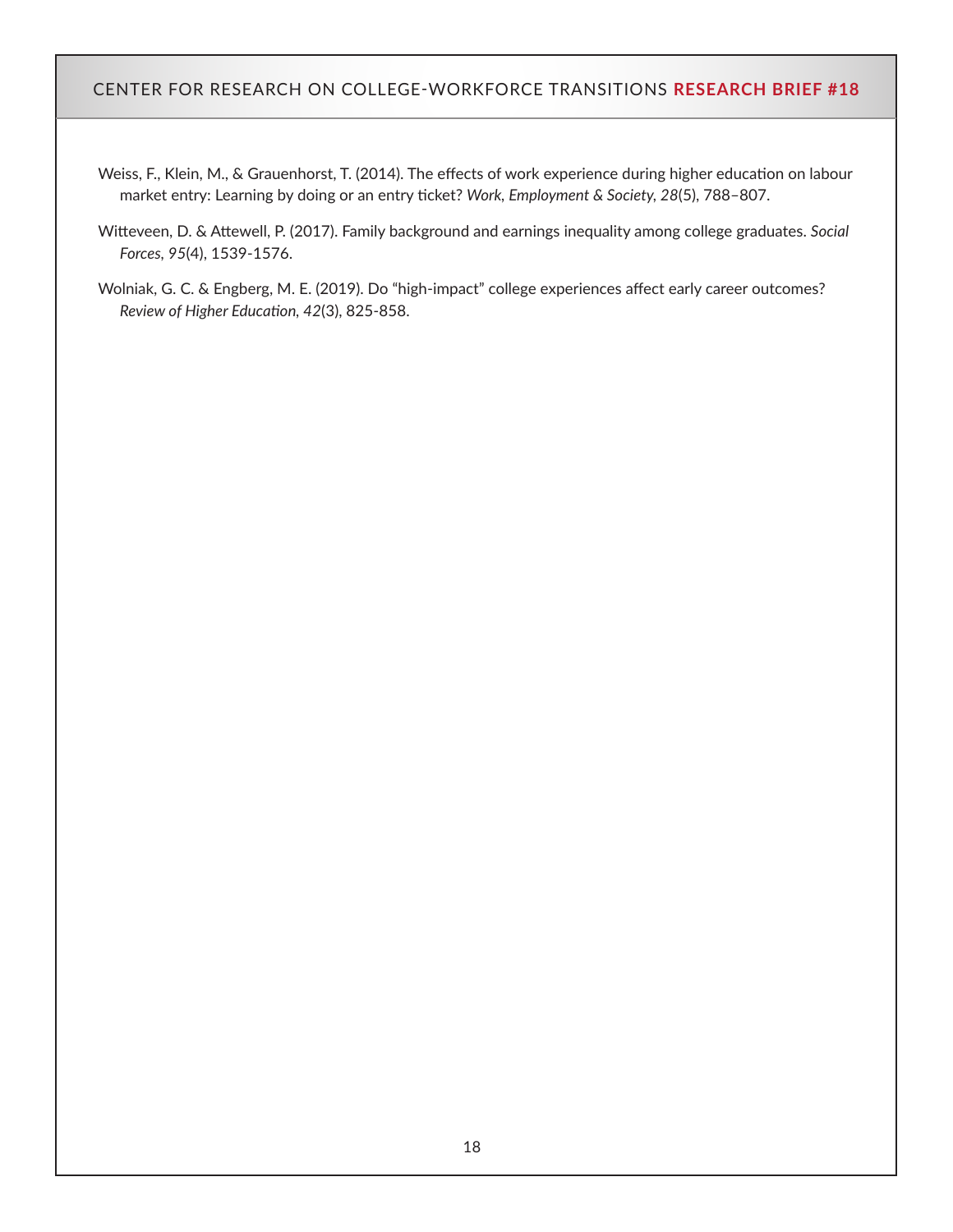## **Appendix A**

#### **Descriptive Statistics of Demographics**

| Variable (n)          | <b>Values</b>                           | <b>Frequency</b> | <b>Percent</b> |
|-----------------------|-----------------------------------------|------------------|----------------|
|                       | Male                                    | 2,086            | 43.0           |
| Sex                   | Female                                  | 2,766            | 57.0           |
|                       | White                                   | 3,253            | 67.0           |
|                       | Asian/Pacific Islander                  | 684              | 14.1           |
|                       | <b>Black</b>                            | 350              | 7.2            |
| Race                  | Hispanic                                | 363              | 7.5            |
|                       | Native American                         | 14               | 0.3            |
|                       | More than 1 race                        | 188              | 3.9            |
|                       | <b>Business</b>                         | 929              | 19.4           |
|                       | Art                                     | 269              | 5.6            |
|                       | <b>Biological Sciences</b>              | 321              | 6.7            |
|                       | Communications/Journalism               | 293              | 6.1            |
|                       | Education                               | 274              | 5.7            |
|                       | <b>Engineering and Computer Science</b> | 334              | 7.0            |
| <b>Academic Field</b> | <b>Health Sciences</b>                  | 321              | 6.7            |
|                       | Humanities and Liberal Arts             | 462              | 9.6            |
|                       | <b>Physical Sciences</b>                | 140              | 2.9            |
|                       | <b>Social Services</b>                  | 169              | 3.5            |
|                       | <b>Social Sciences</b>                  | 854              | 17.8           |
|                       | Other Majors / Interdisciplinary        | 432              | 9.0            |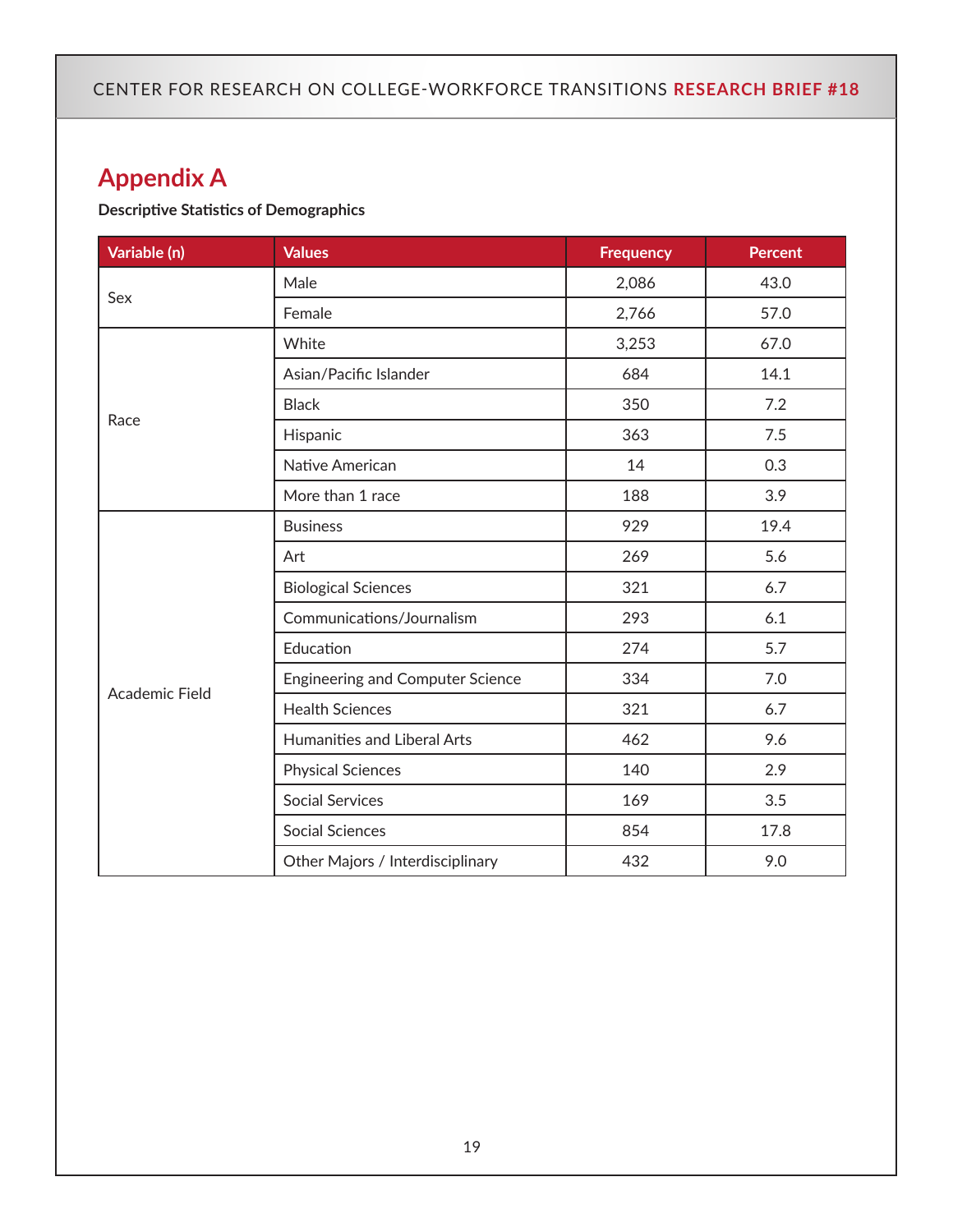| Variable (n)                          | <b>Values</b>                       | <b>Frequency</b> | <b>Percent</b> |
|---------------------------------------|-------------------------------------|------------------|----------------|
|                                       | Most Competitive                    | 433              | 8.9            |
|                                       | <b>Highly Competitive</b>           | 801              | 16.5           |
|                                       | Very competitive                    | 1,319            | 27.2           |
| Barron's Institutional<br>Selectivity | Competitive                         | 1,706            | 35.2           |
|                                       | Less competitive                    | 259              | 5.3            |
|                                       | Non-competitive                     | 98               | 2.0            |
|                                       | Special/Unclassified                | 236              | 4.9            |
|                                       | Did not attend two-year institution | 3,424            | 75.0           |
| Institutional level                   | Attended a two-year institution     | 1,144            | 25.0           |
|                                       | Public                              | 3,322            | 68.5           |
| <b>Institutional Control</b>          | Private and private for-profit      | 1,530            | 31.5           |
|                                       | Bach/Post-bacc cert                 | 3,693            | 76.1           |
| <b>Advanced Degree</b>                | Masters/Post-masters cert           | 848              | 17.5           |
|                                       | Doctoral / Professional degree      | 311              | 6.4            |
|                                       | Range                               | Mean             | SD             |
| College GPA                           | $1.55 - 4:00$                       | 3.19             | 0.47           |
| Hours worked                          | $1 - 99$                            | 37.4             | 16.3           |
| Months since<br>Graduation            | $0 - 55$                            | 24.5             | 9.4            |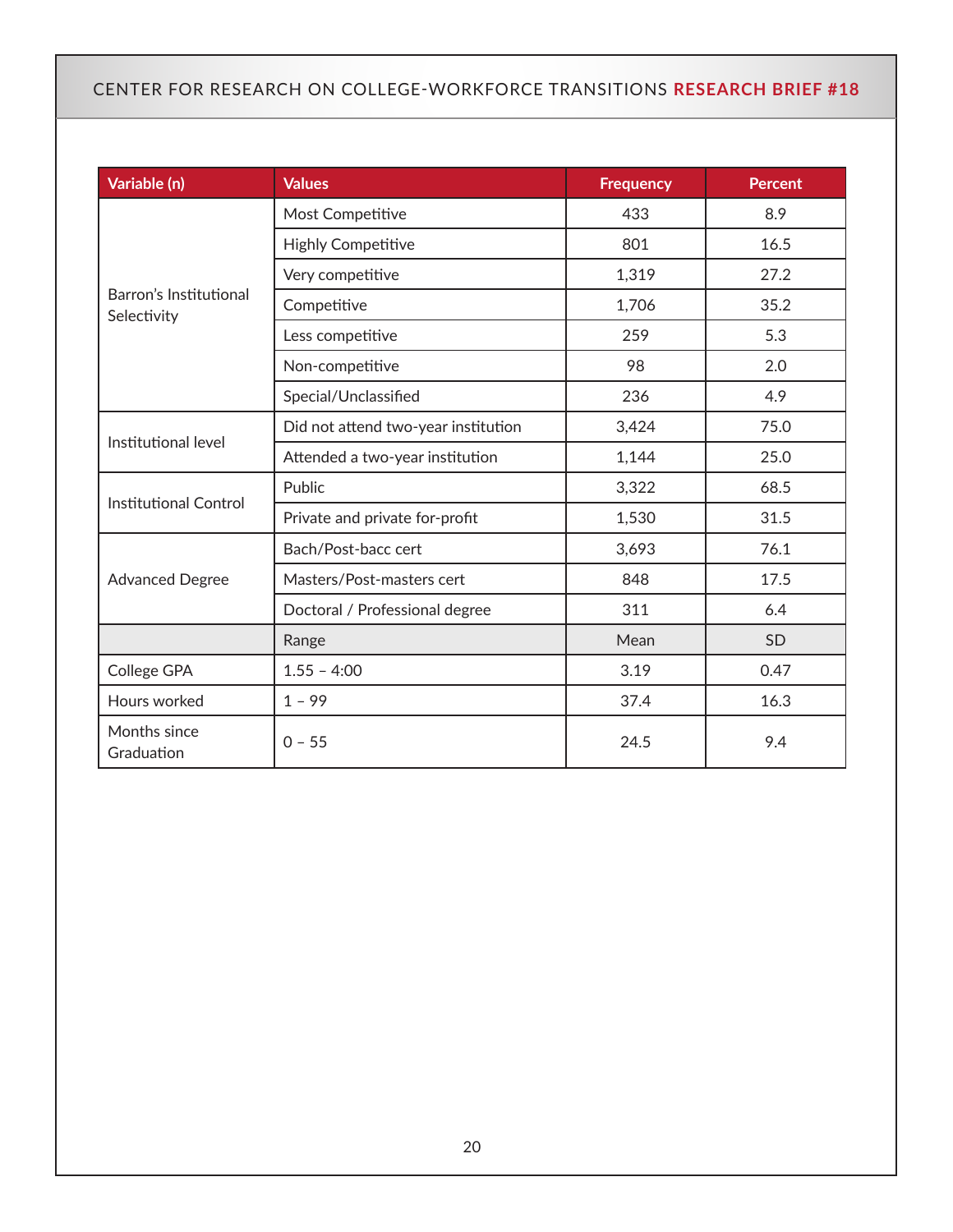## **Appendix B**

#### **Latent Variable Socioeconomic Status**

| <b>Socioeconomic Status</b> | <b>OR</b> | <b>SE</b>                | 95% CI                   |      | $p$ -value |
|-----------------------------|-----------|--------------------------|--------------------------|------|------------|
| Father's Education Level    | 2.72      | $\overline{\phantom{a}}$ | $\overline{\phantom{0}}$ |      |            |
| Mother's Education Level    | 1.79      | 0.09                     | 1.61                     | 1.98 | 001        |
| Income                      | 1.56      | 0.06                     | 1.45                     | 1.68 | 001        |
| Father's Occupation Level   | 2.33      | 0.11                     | 2.13                     | 2.56 | 0.001      |
| Mother's Occupation Level   | 1.36      | 0.05                     | 1.27                     | 1.47 | 001        |

#### **Effects of SES on Student Engagement and HIPs**

| $SES \rightarrow SE/HIPS$         | <b>OR</b> | <b>SE</b> | 95% CI | Normal-based | p-value |
|-----------------------------------|-----------|-----------|--------|--------------|---------|
| <b>Extracurricular Activities</b> | 1.15      | 0.02      | 1.11   | 1.19         | 0.001   |
| <b>Faculty Interactions</b>       | 1.06      | 0.02      | 1.03   | 1.10         | 0.001   |
| Internship                        | 1.06      | 0.02      | 1.03   | 1.10         | 0.001   |
| Research w/ Faculty               | 1.12      | 0.02      | 1.07   | 1.17         | 0.001   |
| <b>Study Abroad</b>               | 1.24      | 0.03      | 1.17   | 1.30         | 0.001   |
| <b>Community Project</b>          | 1.05      | 0.02      | 1.02   | 1.09         | 0.001   |
| Senior Culm Exp                   | 1.07      | 0.02      | 1.04   | 1.11         | 0.001   |
| Mentorship                        | 1.07      | 0.02      | 1.03   | 1.11         | 0.001   |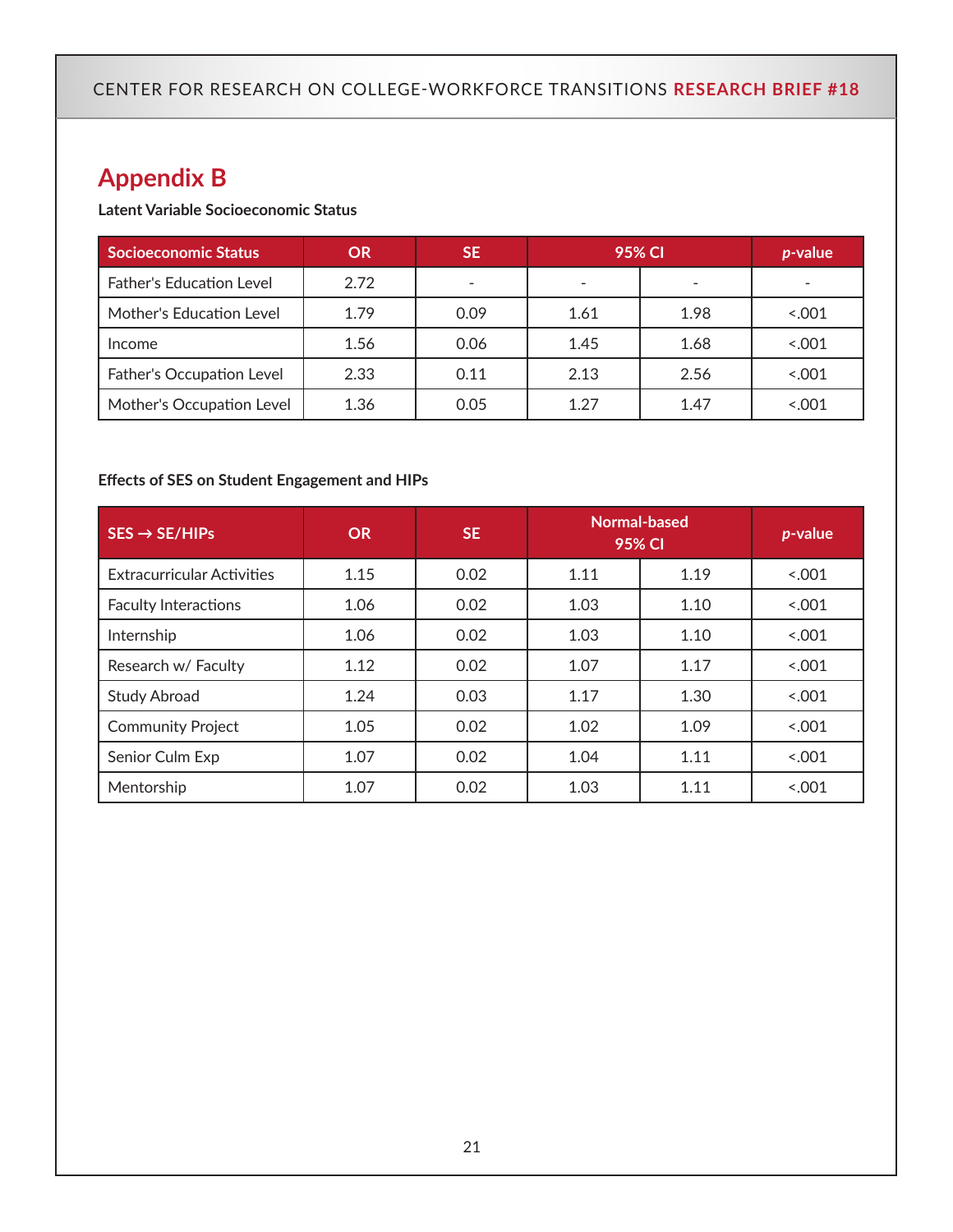| <b>Early Career Earnings</b>   | β            | <b>SE</b> |              | <b>Normal-based</b><br>95% Conf. Interval | p-value |
|--------------------------------|--------------|-----------|--------------|-------------------------------------------|---------|
| <b>SES</b>                     | 275.71       | 186.46    | $-89.75$     | 641.17                                    | .139    |
| Student Eng. (ref = Never)     |              |           |              |                                           |         |
| <b>Extracurric Sometimes</b>   | $-301.09$    | 988.45    | $-2,238.42$  | 1,636.24                                  | .761    |
| <b>Extracurric Often</b>       | 606.48       | 1,019.79  | $-1,392.27$  | 2,605.23                                  | .552    |
| <b>Faculty Inter Sometimes</b> | 331.28       | 1,217.28  | $-2,054.54$  | 2,717.10                                  | .786    |
| Faculty Often Inter            | 838.92       | 1,342.22  | $-1,791.79$  | 3,469.63                                  | .532    |
| $HIPs$ (ref = No)              |              |           |              |                                           |         |
| Internship                     | 1,732.63     | 811.36    | 142.40       | 3,332.86                                  | .033    |
| Research with Faculty          | $-2,205.18$  | 1,041.99  | $-4,247.43$  | $-162.92$                                 | .034    |
| <b>Study Abroad</b>            | $-237.69$    | 990.26    | $-2,178.57$  | 1,703.20                                  | .810    |
| <b>Community Project</b>       | $-252.84$    | 727.49    | $-1,678.70$  | 1,173.02                                  | .728    |
| <b>Senior Culminating Exp</b>  | $-651.79$    | 671.60    | $-1,968.10$  | 664.53                                    | .332    |
| Mentorship                     | 430.05       | 835.79    | $-1,208.06$  | 2,068.16                                  | .607    |
| <b>GPA</b>                     | 1,657.92     | 995.42    | $-293.07$    | 3,608.89                                  | .096    |
| Race (ref=white)               |              |           |              |                                           |         |
| <b>API</b>                     | 362.19       | 1,547.92  | 588.32       | 6,656.06                                  | .019    |
| <b>Black</b>                   | $-1,956.35$  | 1,295.48  | $-4495.45$   | 582.74                                    | .131    |
| Hispanic                       | $-949.06$    | 1,147.26  | $-3,197.65$  | 1,299.52                                  | .408    |
| Native American                | $-1,431.04$  | 3,106.38  | $-7,519.44$  | 4,657.36                                  | .645    |
| More than 1 race               | 797.05       | 1,958.28  | $-3,041.10$  | 4,635.20                                  | .684    |
| Sex (ref=male)                 |              |           |              |                                           |         |
| Female                         | $-2,310.13$  | 778.12    | $-38.35$     | $-785.04$                                 | .003    |
| Field (ref=Business)           |              |           |              |                                           |         |
| Arts                           | $-13,449.67$ | 1,499.76  | $-1,638.15$  | $-10,510.20$                              | 5.001   |
| <b>Biological Sciences</b>     | $-1,129.79$  | 1,428.60  | $-14,099.78$ | $-8,499.79$                               | 001     |
| Comm, Journalism               | $-9,615.62$  | 1,315.04  | $-12,193.06$ | $-7,038.18$                               | 001     |
| Education                      | $-9,398.77$  | 1,345.96  | $-12,086.81$ | $-6,760.73$                               | 001     |

#### **Effects of SES, Student Engagement and HIPs on Early-Career Earnings**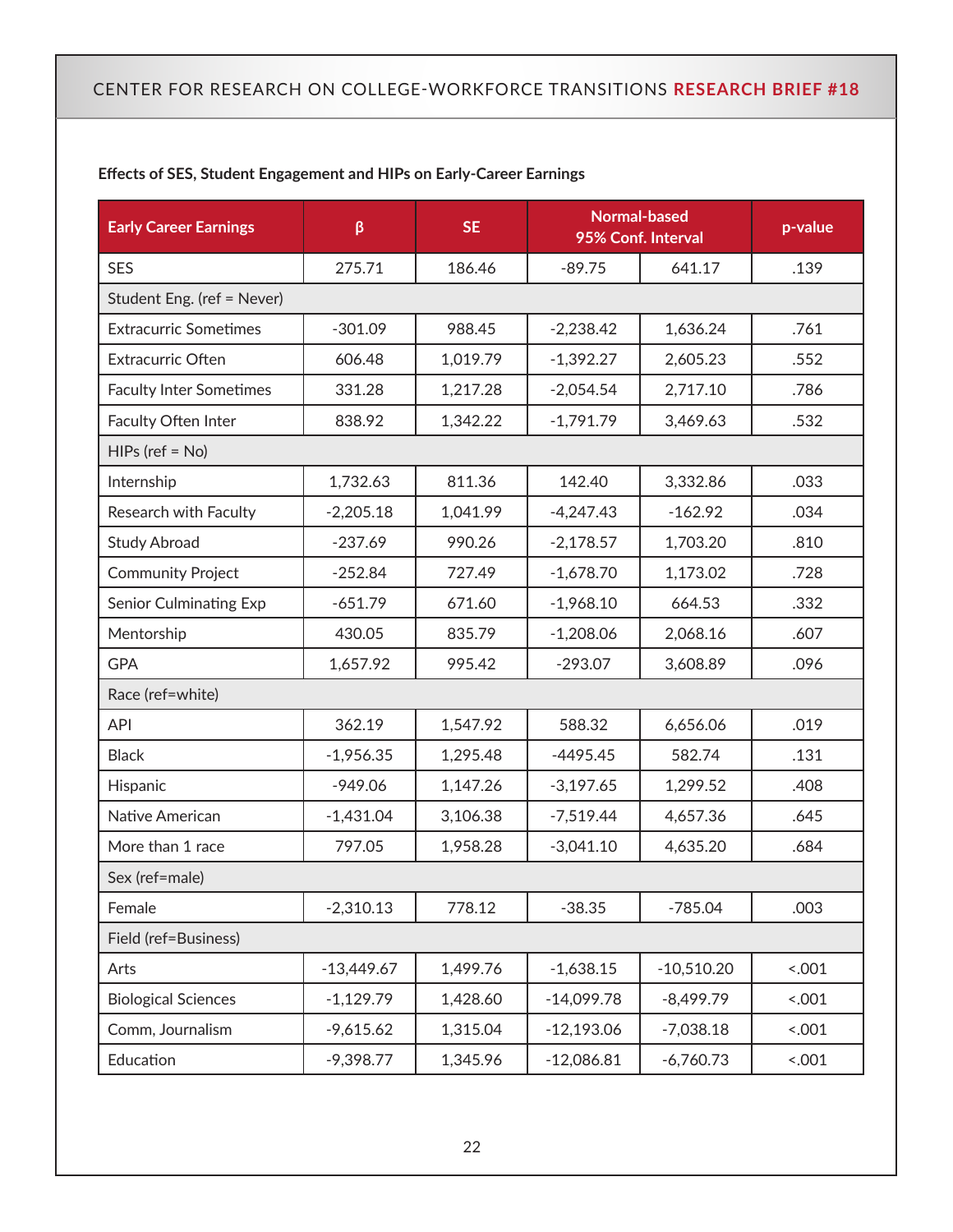| <b>Early Career Earnings</b>        | β           | <b>SE</b> |              | <b>Normal-based</b><br>95% Conf. Interval | p-value |  |  |
|-------------------------------------|-------------|-----------|--------------|-------------------------------------------|---------|--|--|
| Eng, Computer Sci                   | 8,820.83    | 1,642.09  | 5,602.39     | 12,039.27                                 | 001     |  |  |
| <b>Health Sciences</b>              | 5,815.44    | 1,554.84  | 2,768.12     | 8,862.86                                  | 001     |  |  |
| Humanities, Liberal arts            | $-11660.65$ | 1,225.55  | $-1,4062.67$ | $-9,258.62$                               | 001     |  |  |
| <b>Physical Sciences</b>            | $-4814.33$  | 3,018.97  | $-10,731.41$ | 1,102.34                                  | .111    |  |  |
| <b>Social Services</b>              | $-2435.49$  | 4,764.21  | $-11,773.16$ | 1,902.18                                  | .609    |  |  |
| <b>Social Sciences</b>              | $-8702.60$  | 1,143.52  | $-10,943.86$ | $-6,461.34$                               | 001     |  |  |
| Other Majors/Inter                  | $-10069.80$ | 1,265.43  | $-12,549.99$ | $-7,589.61$                               | 001     |  |  |
| Selective<br>(ref=Most Competitive) |             |           |              |                                           |         |  |  |
| <b>Highly Competitive</b>           | 2479.61     | 2,444.62  | $-2,311.76$  | 7,270.98                                  | .310    |  |  |
| Very competitive                    | 2525.87     | 2,267.82  | $-1,918.98$  | 6,970.72                                  | .265    |  |  |
| Competitive                         | 2623.67     | 2,189.69  | $-1,668.03$  | 6,915.38                                  | .321    |  |  |
| Less competitive                    | 4980.29     | 2,371.50  | 332.25       | 9,628.34                                  | .036    |  |  |
| Non-competitive                     | 7670.70     | 2,663.03  | 2,451.25     | 12,890.15                                 | .004    |  |  |
| Special/Unclassified                | 2370.59     | 2,475.01  | $-2,480.34$  | 7,221.53                                  | .338    |  |  |
| Control (ref=public)                |             |           |              |                                           |         |  |  |
| Private/for-profit                  | $-641.86$   | 802.31    | $-2,214.37$  | 930.64                                    | .424    |  |  |
| Two-Year (ref=None)                 |             |           |              |                                           |         |  |  |
| Attended two year                   | $-1282.17$  | 717.94    | $-2,689.31$  | 124.97                                    | .074    |  |  |
| Hours worked per month              | 748.96      | 40.42     | 669.73       | 828.19                                    | 001     |  |  |
| Months since last<br>bachelors      | 325.89      | 38.99     | 249.47       | 402.31                                    | 001     |  |  |
| Advanced degree (ref=Bac)           |             |           |              |                                           |         |  |  |
| Masters                             | $-2068.46$  | 935.60    | $-3,894.19$  | $-226.72$                                 | .028    |  |  |
| Doctorate/Prof                      | $-7431.08$  | 1,676.39  | $-10,716.74$ | $-4,145.42$                               | 001     |  |  |
| Constant                            | $-5365.51$  | 3,824.24  | $-12,860.89$ | 2,129.87                                  | .161    |  |  |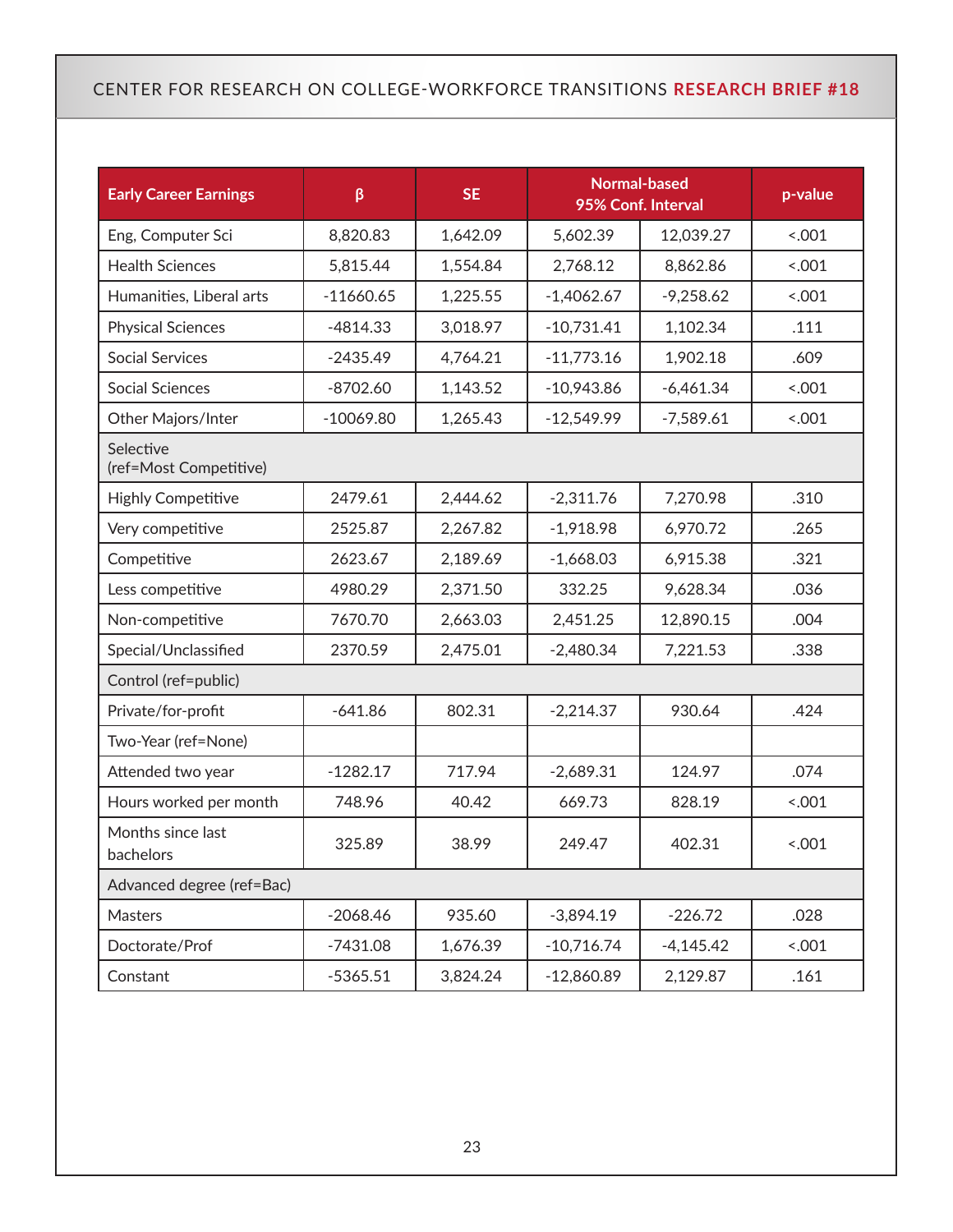## **Appendix C**

**SES Quartile Multi-Group Effects on Early Career Earnings**

| <b>Early Career Earnings</b>   | β<br>(SE)   |             |             |             |
|--------------------------------|-------------|-------------|-------------|-------------|
|                                | $Q1(n=927)$ | Q2 (n=970)  | Q3 (n=978)  | Q4 (n=968)  |
| Student Eng. (ref = Never)     |             |             |             |             |
|                                | 3,730.25    | $-657.03$   | $-2,929.88$ | $-2,999.58$ |
| <b>Extracurric Sometimes</b>   | (2,251.75)  | (1,615.723) | (1,650.23)  | (2,348.05)  |
|                                | 2,572.06    | $-1,290.13$ | 1,252.71    | $-1,467.45$ |
| <b>Extracurric Often</b>       | (2,502.79)  | (1,733.38)  | (1,706.19)  | (2,393.68)  |
|                                | 498.94      | $-430.18$   | $-260.11$   | 1,519.80    |
| <b>Faculty Inter Sometimes</b> | (2,754.13)  | (1,959.89)  | (2,050.24)  | (2,802.83)  |
|                                | 452.86      | $-406.19$   | 690.57      | 3,477.76    |
| Faculty Intern Often           | (3, 173.69) | (2, 184.16) | (2,319.07)  | (3,056.39)  |
| $HIPs$ (ref = No)              |             |             |             |             |
|                                | 511.13      | 2,975.65*   | 2,807.74*   | 341.93      |
| Internship                     | (2,006.23)  | (1,335.57)  | (1,327.39)  | (1,688.47)  |
|                                | $-2,028.72$ | $-2,445.07$ | $-2,406.58$ | $-321.53$   |
| Research with Faculty          | (2,689.34)  | (1,582.49)  | (1,664.38)  | (1,919.30)  |
|                                | 3,254.59    | $-428.65$   | $-2,538.79$ | 599.14      |
| <b>Study Abroad</b>            | (3,029.22)  | (1,754.52)  | (1,548.45)  | (1,793.62)  |
|                                | $-2,372.89$ | $-574.42$   | $-776.60$   | 1,503.770   |
| <b>Community Project</b>       | (2,265.29)  | (1,448.89)  | (1,415.92)  | (1,821.00)  |
|                                | $-991.20$   | 1,179.53    | 68.31       | $-1,581.35$ |
| <b>Senior Culminating Exp</b>  | (1,967.14)  | (1,258.85)  | (1,277.35)  | (1,652.66)  |
|                                | 328.47      | $-582.40$   | 722.50      | 193.37      |
| Mentorship                     | (2,429.69)  | (1,513.81)  | (1,499.13)  | (1,912.55)  |
| <b>GPA</b>                     |             |             |             |             |
|                                | $-237.93$   | 3,820.75**  | 1,411.90    | 208.81      |
| <b>GPA</b>                     | (2, 175.98) | (1,411.33)  | (1,488.64)  | (2,018.88)  |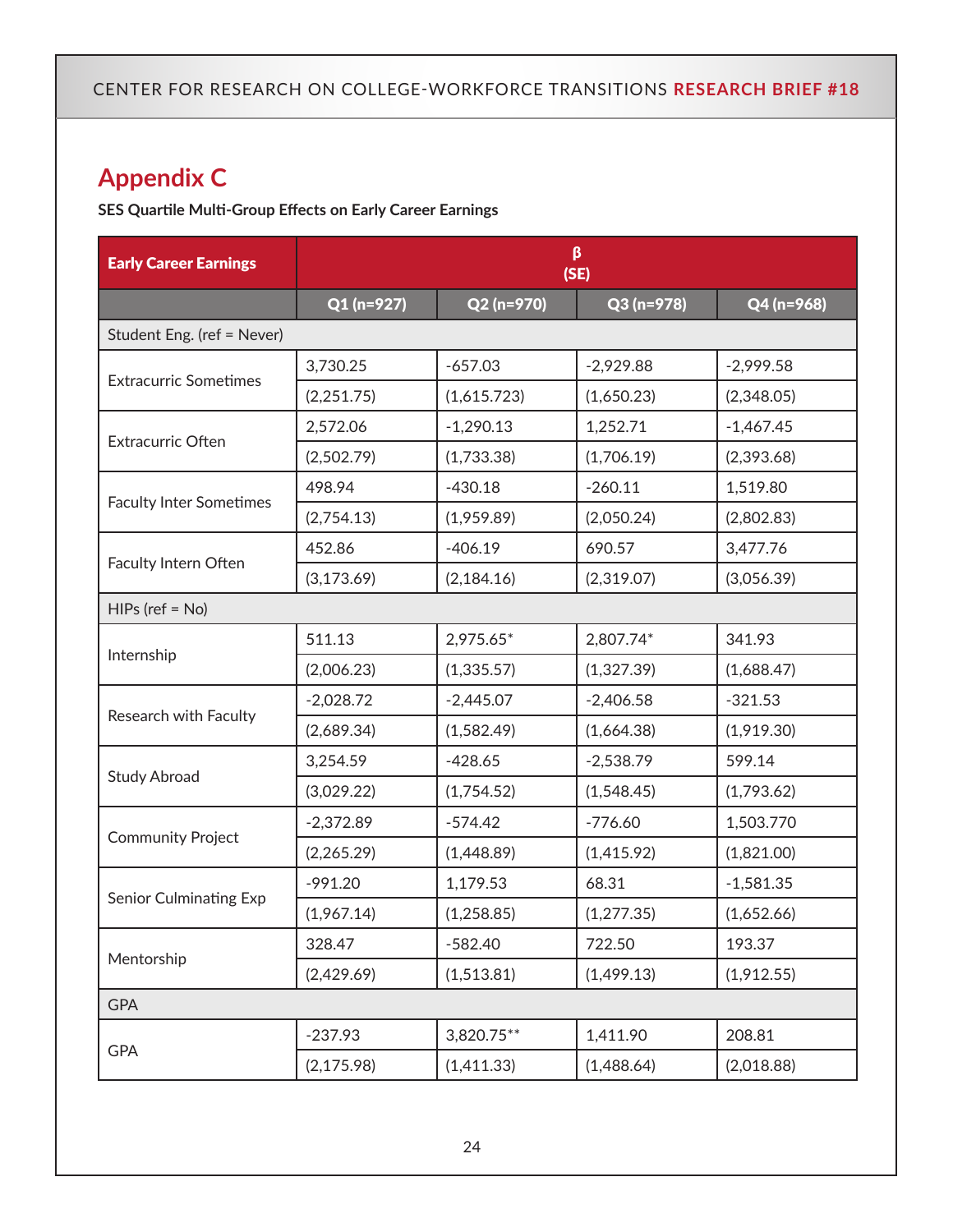| <b>Early Career Earnings</b> |                |                 | β<br>(SE)       |                 |
|------------------------------|----------------|-----------------|-----------------|-----------------|
|                              | $Q1(n=927)$    | Q2 (n=970)      | Q3 (n=978)      | Q4 (n=968)      |
| Race (ref=white)             |                |                 |                 |                 |
| <b>API</b>                   | 2,573.55       | 1,453.67        | 2,319.44        | $7,123.13**$    |
|                              | (2,728.49)     | (1,957.02)      | (1,892.21)      | (2,312.86)      |
|                              | $-3,967.78$    | $-470.58$       | $-3,218.68$     | 788.93          |
| <b>Black</b>                 | (3,268.21)     | (2,262.81)      | (2,474.72)      | (4, 131.48)     |
|                              | $-1,787.58$    | 114.31          | $-1,161.73$     | 930.31          |
| Hispanic                     | (2,818.68)     | (2, 148.27)     | (2,550.03)      | (3,602.69)      |
|                              | 2,266.45       | 1,371.04        | 3,152.11        | $-1,466.61$     |
| More than 1 race             | (5,363.43)     | (2,801.74)      | (3, 147.53)     | (3,721.74)      |
| Sex (ref=male)               |                |                 |                 |                 |
|                              | $-3,554.80$    | $-2,774.48*$    | 106.55          | $-3,239.42$     |
| Female                       | (2,036.73)     | (1,313.36)      | (1,295.04)      | (1,658.90)      |
| Field (ref=Business)         |                |                 |                 |                 |
|                              | $-1,1867.97*$  | $-14,548.41***$ | $-14,615.99***$ | $-13,525.33***$ |
| Arts                         | (4,771.28)     | (2,907.47)      | (2,711.15)      | (3,733.08)      |
|                              | $-11,073.81*$  | $-8,445.42**$   | $-8,375.94**$   | $-16,001.93***$ |
| <b>Biological Sciences</b>   | (4,382.29)     | (3, 139.32)     | (2,705.04)      | (3,443.71)      |
| Comm/Journalism              | $-7,604.70$    | $-10,151.47***$ | $-12,482.62***$ | $-8,477.53*$    |
|                              | (4,269.08)     | (2,606.91)      | (2,601.74)      | (3,843.85)      |
|                              | $-5,787.75$    | $-7,205.61**$   | $-11,345.82***$ | $-13,459.99**$  |
| Education                    | (4,396.40)     | (2,734.93)      | (2,694.72)      | (4,427.92)      |
|                              | 5,530.66       | 9,287.23***     | 11,161.46***    | 4,809.21        |
| Eng, ComSci                  | (4, 173.93)    | (2,622.76)      | (2,570.31)      | (3,383.47)      |
|                              | 4,988.90       | 9,899.43***     | 5,425.99        | 1,749.74        |
| <b>Health Sciences</b>       | (3,790.92)     | (2,564.99)      | (2,767.40)      | (4,334.65)      |
|                              | $-11,611.96**$ | $-9,882.51***$  | $-12,572.92***$ | $-14,089.49***$ |
| Humanities; liberal arts     | (3,907.86)     | (2431.43)       | (2,418.78)      | (2,884.09)      |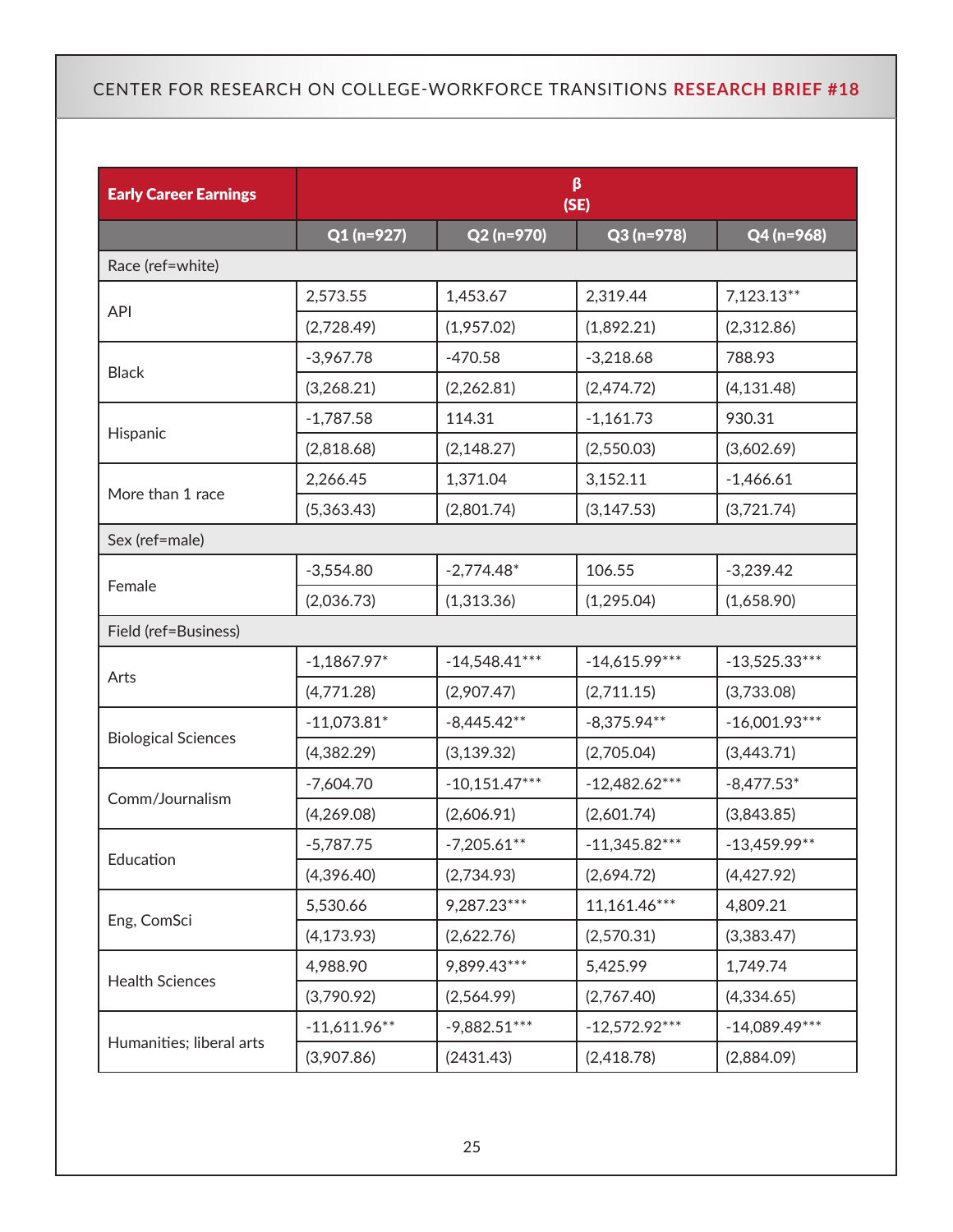| <b>Early Career Earnings</b>     | β<br>(SE)    |                |                |                 |  |
|----------------------------------|--------------|----------------|----------------|-----------------|--|
|                                  | $Q1(n=927)$  | Q2 (n=970)     | Q3 (n=978)     | Q4 (n=968)      |  |
|                                  | 5,131.91     | $-6,327.01$    | $-8,993.43*$   | $-8,787.10$     |  |
| <b>Physical Sciences</b>         | (5,911.92)   | (3,462.98)     | (4,349.08)     | (4,499.95)      |  |
|                                  | 2,398.52     | $-4,966.48$    | $-8,272.84*$   | 3,636.55        |  |
| <b>Social Services</b>           | (4,253.68)   | (3,245.23)     | (3,592.83)     | (6,401.97)      |  |
| <b>Social Sciences</b>           | $-5,831.79*$ | $-8,061.61***$ | $-8,733.86***$ | $-11,535.90***$ |  |
|                                  | (2,929.64)   | (2,064.49)     | (1,940.22)     | (2,616.92)      |  |
|                                  | $-6,994.09$  | $-9,415.96***$ | $-8,514.85**$  | $-15,724.90***$ |  |
| Other Majors/Inter.              | (3,915.95)   | (2,587.67)     | (2,571.83)     | (3,326.94)      |  |
| Selective (ref=Most Competitive) |              |                |                |                 |  |
|                                  | 9,180.28     | $-4,181.25$    | $-223.65$      | $-2,838.35$     |  |
| <b>Highly Competitive</b>        | (5,584.18)   | (4,350.68)     | (5,788.40)     | (9,037.33)      |  |
|                                  | 6,610.07     | $-860.33$      | $-4,439.02$    | 963.58          |  |
| Very competitive                 | (4,796.54)   | (3,703.25)     | (5, 119.29)    | (8,041.44)      |  |
|                                  | 8,032.95     | $-2,827.36$    | $-4,339.11$    | 1,640.80        |  |
| Competitive                      | (4,981.98)   | (3,773.89)     | (5, 127.17)    | (7,984.26)      |  |
|                                  | 10,841.23*   | 3,584.21       | $-1,544.00$    | 925.43          |  |
| Less competitive                 | (5,413.65)   | (4,003.55)     | (5,260.53)     | (8,053.88)      |  |
|                                  | 3,573.27     | 1,137.44       | 253.43         | 7,982.30        |  |
| Non-competitive                  | (6,972.58)   | (4,459.06)     | (5,482.96)     | (8, 169.67)     |  |
|                                  | 8,848.69     | $-3,381.03$    | $-4,311.59$    | $-519.16$       |  |
| Special/Unclassified             | (6,085.57)   | (4,517.82)     | (5,755.40)     | (9, 190.17)     |  |
| Control (ref=public)             |              |                |                |                 |  |
|                                  | $-1,370.35$  | $-904.45$      | $-2,728.51*$   | 1,939.08        |  |
| private/for-profit               | (2,276.34)   | (1,430.43)     | (1,371.66)     | (1,722.96)      |  |
| Two-Year (ref=None)              |              |                |                |                 |  |
|                                  | $-1,928.57$  | $-1,956.44$    | 24.57          | $-2,555.77$     |  |
| attended two year                | (2,031.01)   | (1, 395.21)    | (1,439.37)     | (2,087.70)      |  |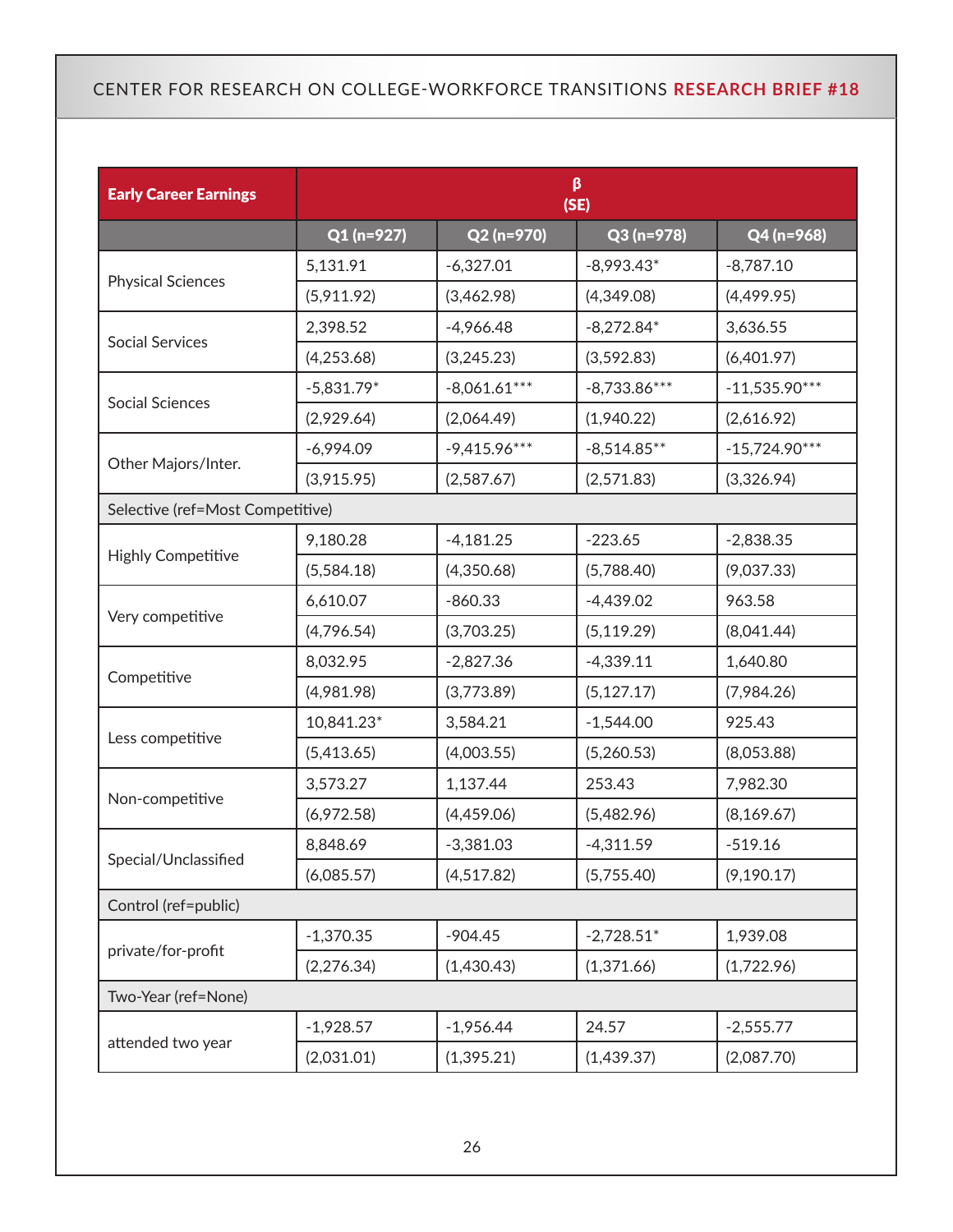| <b>Early Career Earnings</b> | β<br>(SE)   |             |                 |              |
|------------------------------|-------------|-------------|-----------------|--------------|
|                              | $Q1(n=927)$ | Q2 (n=970)  | Q3 (n=978)      | Q4 (n=968)   |
| Hours worked                 |             |             |                 |              |
| Hours worked                 | 714.30***   | 697.32***   | 772.07***       | 748.96***    |
|                              | (63.22)     | (44.56)     | (41.74)         | (47.11)      |
| Months since graduation      |             |             |                 |              |
| Months since graduation      | 302.03**    | 313.71***   | 344.40***       | 375.94***    |
|                              | (96.10)     | (70.00)     | (72.22)         | (106.82)     |
| Advanced degree (ref=Bac)    |             |             |                 |              |
| Masters/Post-cert            | 795.00      | $-2,411.45$ | $-3,049.65$     | $-3,607.67$  |
|                              | (2,555.96)  | (1,644.19)  | (1,599.32)      | (2,028.82)   |
| Doctorate/Prof               | $-7,647.04$ | $-2,590.20$ | $-10,665.73***$ | $-8,088.20*$ |
|                              | (5,403.16)  | (3,000.61)  | (2,798.75)      | (2,779.90)   |
| Constant                     |             |             |                 |              |
| Constant                     | $-4,397.01$ | $-6,746.42$ | 1,980.94        | 3,303.15     |
|                              | (8,810.16)  | (6,311.13)  | (7,411.81)      | (11,065.79)  |

\* *p* < .05, \*\* *p* < .01, \*\*\**p* < 001